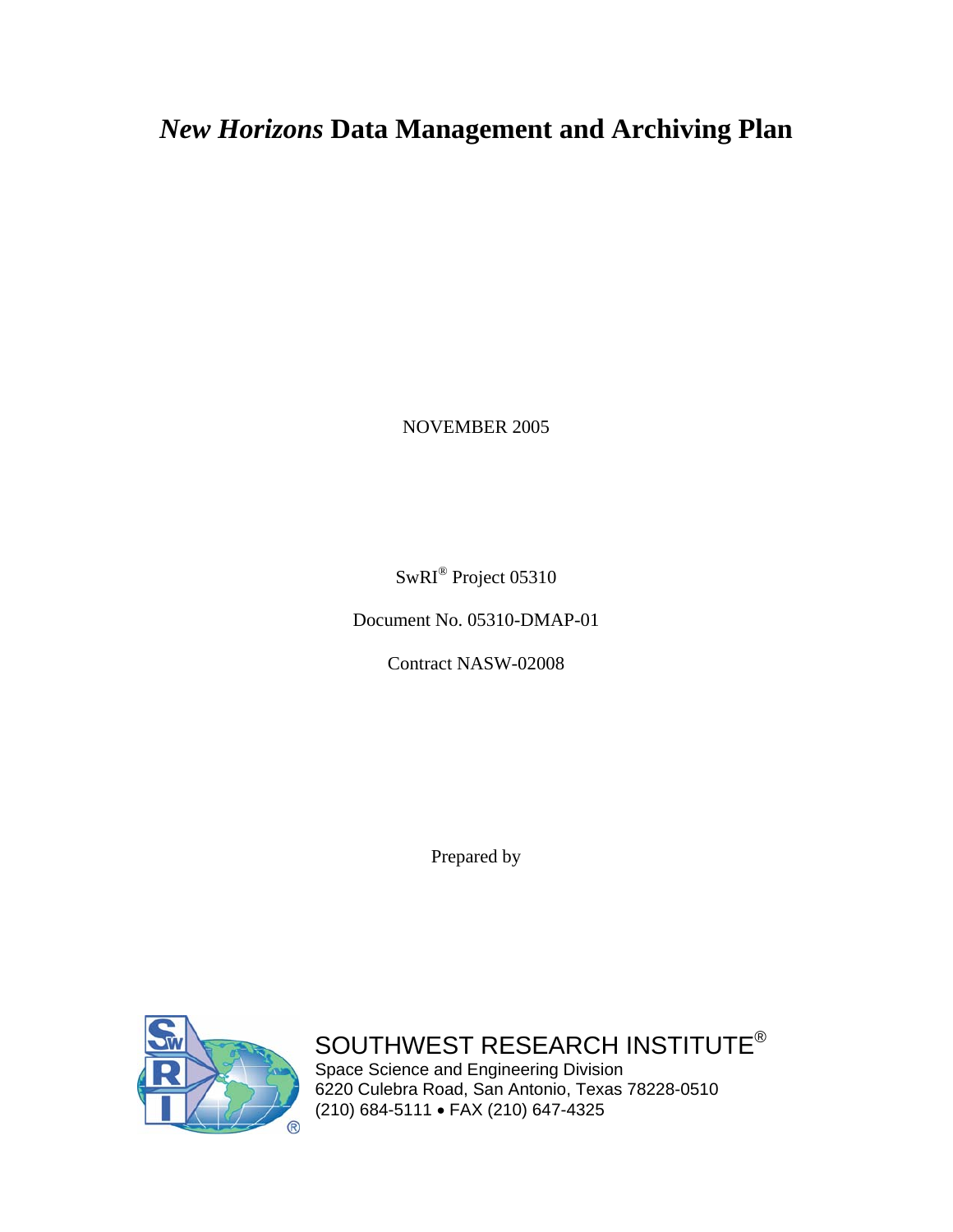# *New Horizons* **Data Management and Archiving Plan**

SwRI Project 05310

# Document No. 05310-DMAP-01

# Contract NASW-02008

| Prepared by: | Paul E. Meade (SwRI)                                                                                                                                      |                                                                           |
|--------------|-----------------------------------------------------------------------------------------------------------------------------------------------------------|---------------------------------------------------------------------------|
|              | Leslie A. Young, Deputy Project Scientist (SwRI)                                                                                                          | Date:                                                                     |
|              | S. Alan Stern, Principal Investigator (SwRI)                                                                                                              |                                                                           |
|              | Harold Weaver, Project Scientist (JHU-APL)                                                                                                                |                                                                           |
|              | Glen Fountain, Project Manager (JHU-APL)                                                                                                                  | Date: $\frac{1}{\sqrt{1-\frac{1}{2}}\cdot\frac{1}{2}}$                    |
|              | Michael A'Hearn, Node Manager,<br>Planetary Data System Small Bodies Node                                                                                 | Date: $\frac{1}{\sqrt{1-\frac{1}{2}}\cdot\frac{1}{\sqrt{1-\frac{1}{2}}}}$ |
|              | John Andrews, SOC Manager (SwRI)                                                                                                                          | Date:                                                                     |
|              | Laverne Hall, Project Manager,<br>Planetary Data System                                                                                                   |                                                                           |
|              | P. Brian Gupta, SwRI Institute Quality Systems                                                                                                            | Date: $\frac{1}{\sqrt{1-\frac{1}{2}}\cdot\frac{1}{\sqrt{1-\frac{1}{2}}}}$ |
|              | L. D. McCullough, SwRI Project CM                                                                                                                         | Date: $\qquad \qquad$                                                     |
|              | Space Science and Engineering Division<br><b>Southwest Research Institute</b><br>P. O. Drawer 28510<br>6220 Culebra Road<br>San Antonio, Texas 78228-0510 |                                                                           |

(210) 684-5111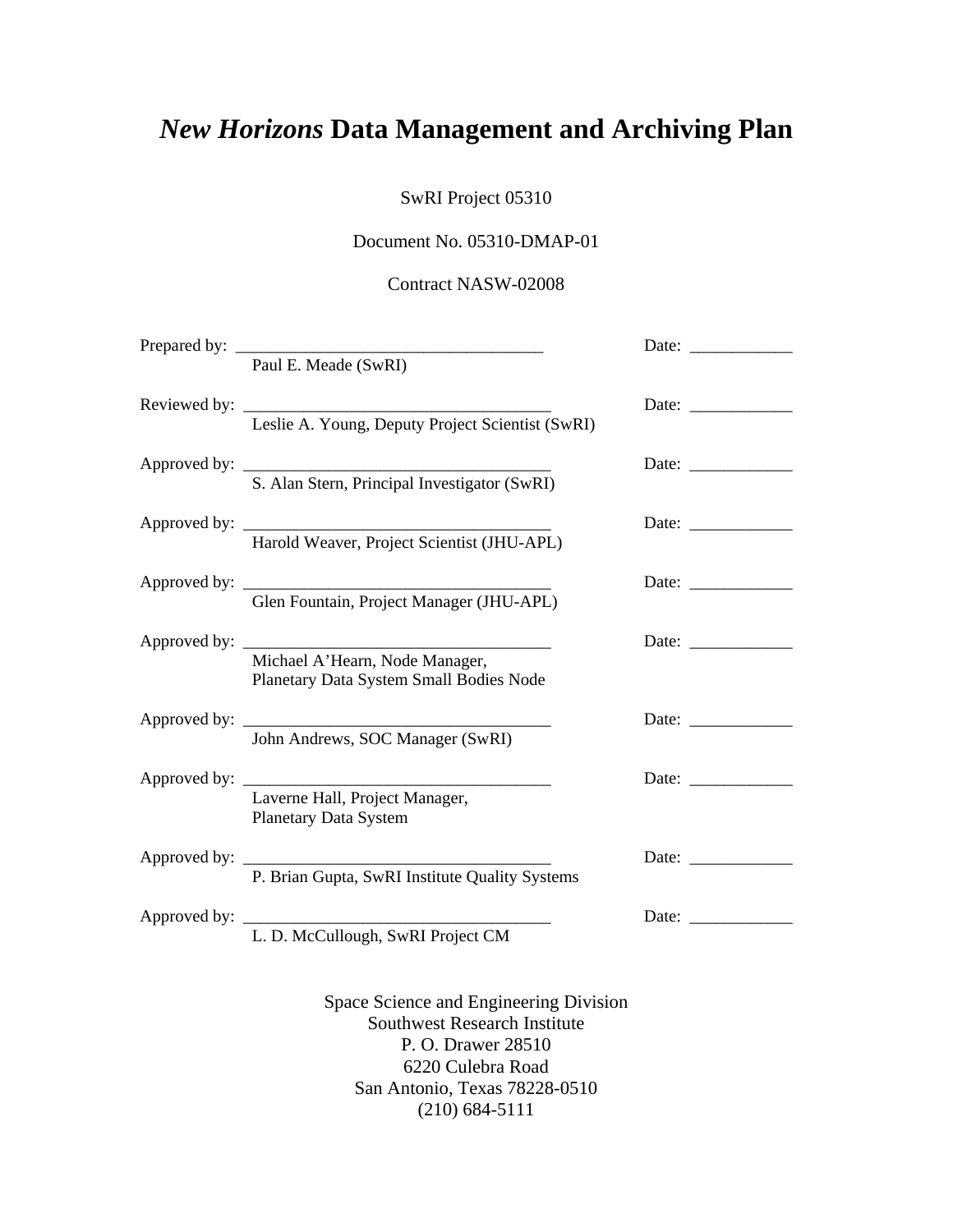| <b>Southwest Research Institute</b> |
|-------------------------------------|
|-------------------------------------|

Page

# **TABLE OF CONTENTS**

| 1.                                                                                     |  |
|----------------------------------------------------------------------------------------|--|
| 2.                                                                                     |  |
|                                                                                        |  |
| 3.                                                                                     |  |
| 3.1                                                                                    |  |
| 3.2                                                                                    |  |
|                                                                                        |  |
| 4.1                                                                                    |  |
| 4.2                                                                                    |  |
| 4.2.1                                                                                  |  |
| 4.2.2                                                                                  |  |
| 4.2.3                                                                                  |  |
| 4.2.4                                                                                  |  |
| 4.2.5                                                                                  |  |
| 4.2.6                                                                                  |  |
| 4.3                                                                                    |  |
| 4.4                                                                                    |  |
| 4.5                                                                                    |  |
|                                                                                        |  |
| 5.1                                                                                    |  |
| 5.2                                                                                    |  |
| 5.3                                                                                    |  |
| 5.4                                                                                    |  |
| 5.5                                                                                    |  |
| 5.6                                                                                    |  |
| SCHEDULE FOR ARCHIVE GENERATION, VALIDATION, AND DELIVERY 13<br>6.                     |  |
| 7.                                                                                     |  |
| <b>APPENDIX A-</b>                                                                     |  |
| <b>APPENDIX B-</b>                                                                     |  |
| NEW HORIZONS AND CODMAC DATA LEVEL DEFINITIONS <sup>1</sup> C-1<br><b>APPENDIX C -</b> |  |
| <b>APPENDIX D-</b>                                                                     |  |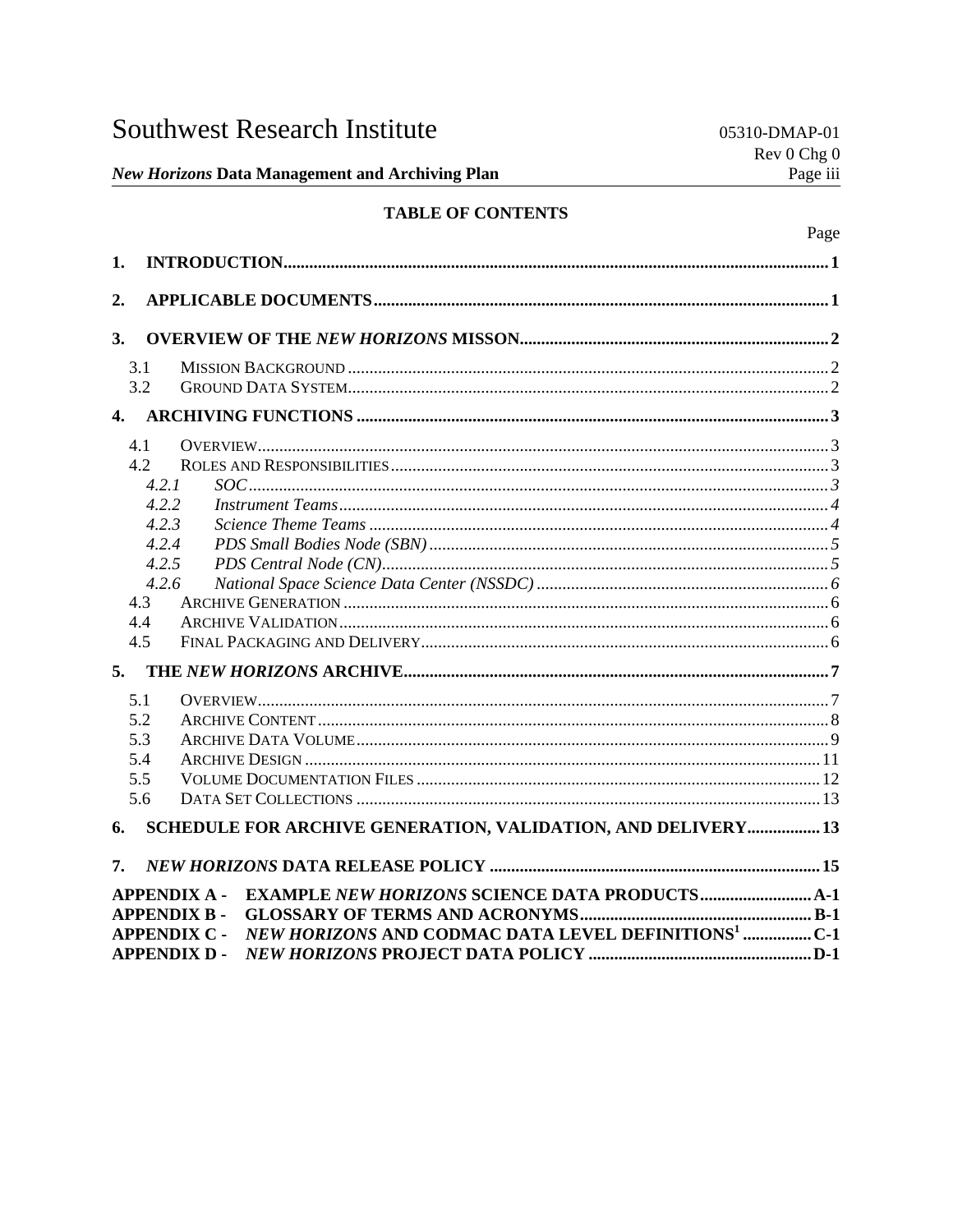# *New Horizons* Data Management and Archiving Plan **Page 10 Access 2014** Page iv

# **REVISION NOTICE**

Draft: 1: April 2004<br>Draft 2: February 20 Draft 2: February 2005<br>Initial Issue: November 2005 November 2005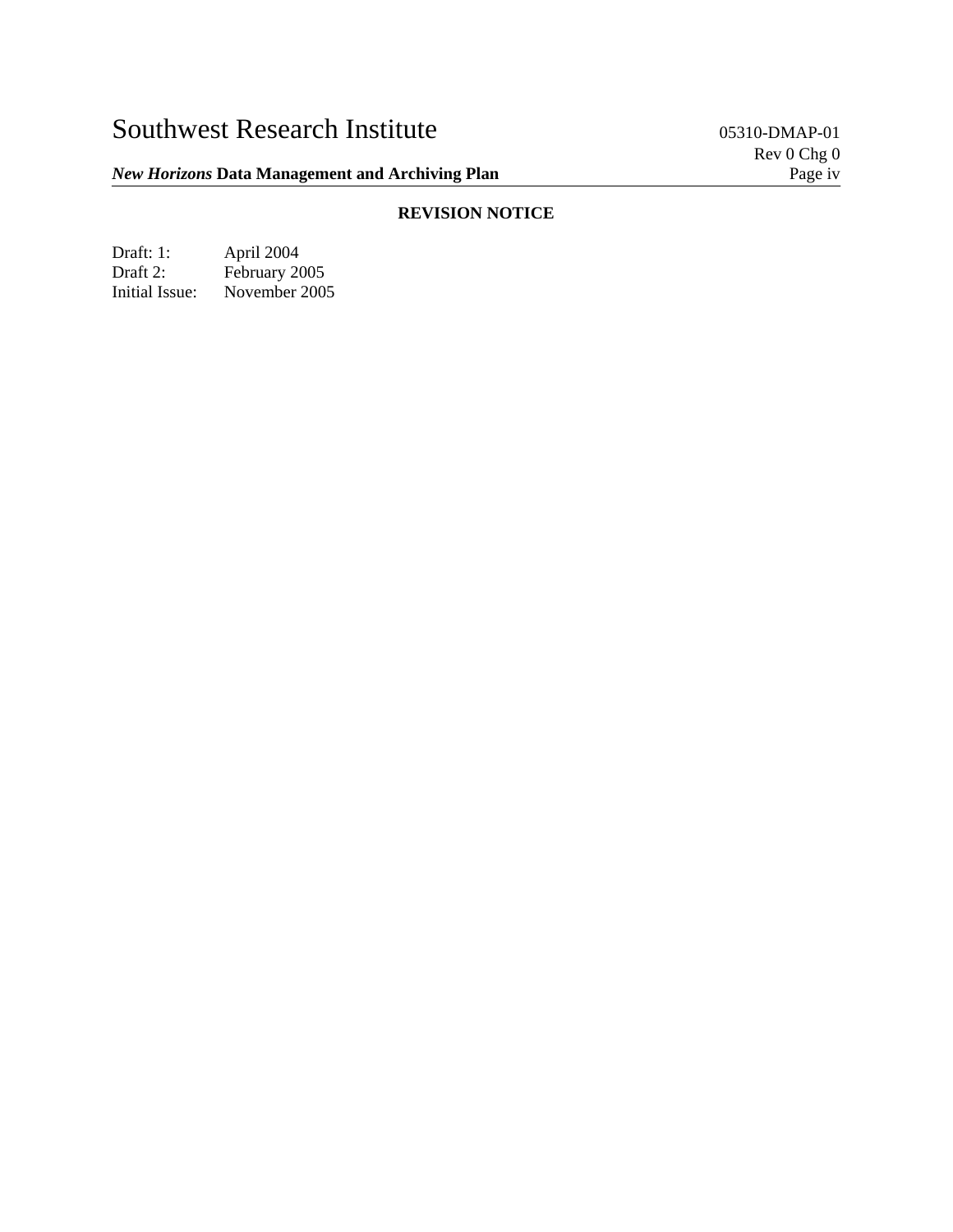## **1. INTRODUCTION**

This document defines the process of archiving data from the *New Horizons* mission with the Planetary Data System (PDS), including the design, generation, validation, and transfer of the data archive to the PDS. The archive will include raw and reduced science data and navigation and housekeeping data necessary for the interpretation of the science data, as well as documentation (including documented software source code and algorithm definitions). The document in its current form is derived from an earlier version that appeared as an appendix to the *New Horizons* Concept Study Report.

Section 3 of this document gives an overview of the *New Horizons* mission including the Ground Data System by means of which the data stream will be converted into science data products. Section 4 specifies the roles of and assigns responsibilities to each of the participants in the archiving process and provides an overview of the steps necessary to produce the *New Horizons* data archive. Section 5 outlines the upper-level structure of the archive itself. Details of the archive structure down to the file level will be determined at a later date as the data products from each instrument are fully defined. Section 6 provides the schedule for data archiving, and section 7 specifies the data release policy for the *New Horizons* mission.

For reference, a list of the *New Horizons* science data products expected from each instrument, a glossary of acronyms used in this document, and the *New Horizons* data level definitions are given in the appendices.

Note that in its current form this Data Management and Archiving Plan applies only to the *New Horizons* primary mission (i.e., the Pluto/Charon encounter) and all preceding mission phases (the two cruise phases and the early mission Jupiter encounter). Although it is anticipated that a *New Horizons* extended mission will include one or more encounters with Kuiper Belt Objects (KBOs), it is not currently possible to accurately predict either the timing of these events or the data volumes involved; furthermore this mission extension has not yet been approved by NASA Headquarters.

### **2. APPLICABLE DOCUMENTS**

*New Horizons* Mission Science Definition (MSD) 7399-9000, October 27, 2003

*New Horizons* Mission Operations Center to Science Operations Center Interface Control Document, November, 2004.

*New Horizons* Navigation to SOC ICD. 05310-SOCNAV, in review.

*New Horizons* SOC to Instrument Pipeline ICD, 05310-SOCINST-01, September, 2005.. Planetary Data System Proposer's Archive Guide (PAG), JPL D-26359, version 1.0, June 15, 2003 PDS Data Preparation Workbook (DPW), JPL D-7669, Part 1, version 3.1, February 17, 1995 PDS Standards Reference (SR), JPL D-7669, Part 2, version 3.6, August 1, 2003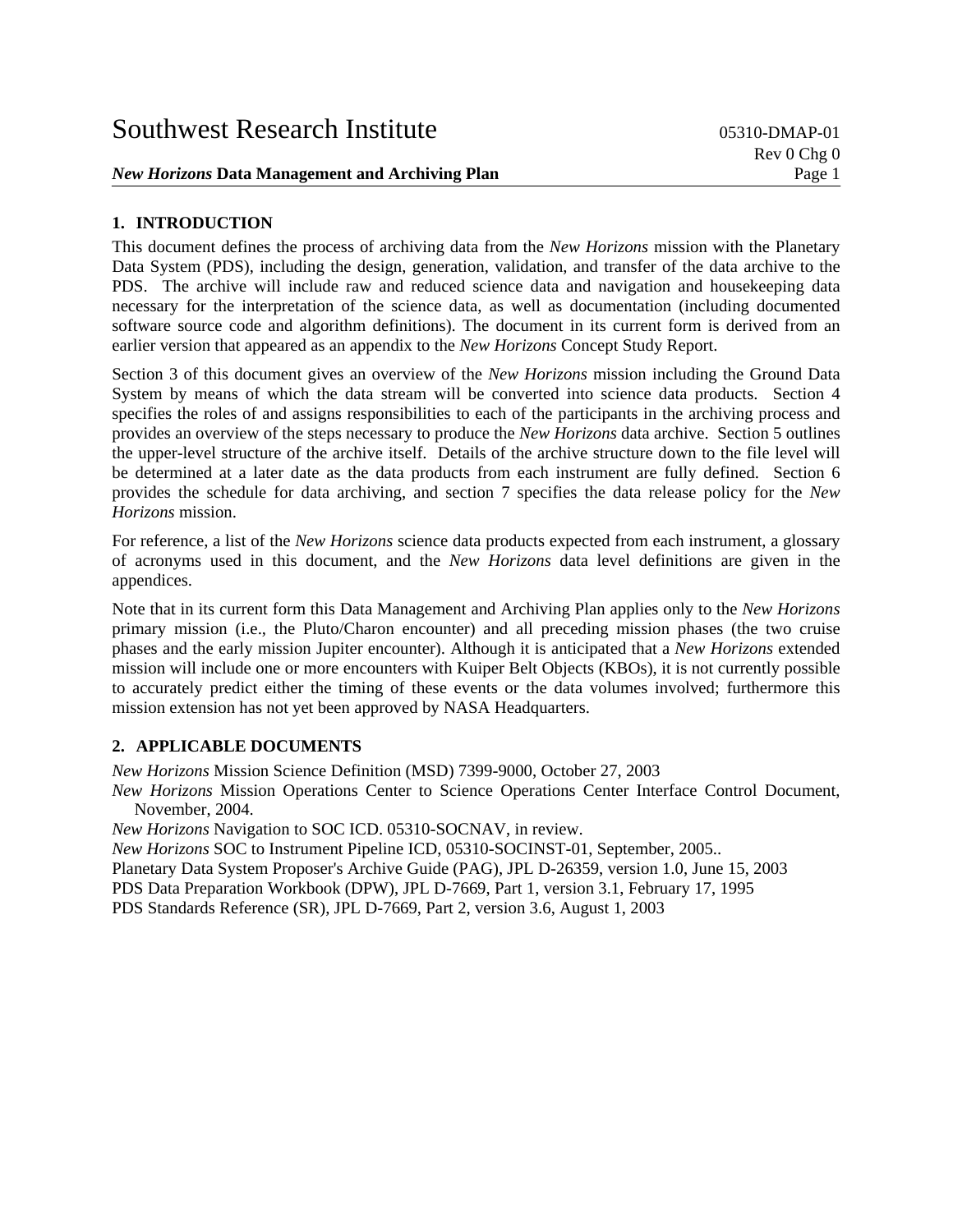## **3. OVERVIEW OF THE** *NEW HORIZONS* **MISSON**

### **3.1 Mission Background**

*New Horizons* is the first mission in NASA's New Frontiers program of the Office of Space Science. *New Horizons* was selected in response to NASA AO 01-OSS-01. *New Horizons* is a PI led mission.

In the baseline mission plan, the *New Horizons* spacecraft will be launched in January 2006 and will execute a Jupiter gravity assist in early 2007. Jupiter encounter science data will be downlinked over the following few months. If launch does not occur until February 2006, *New Horizons* will proceed directly to Pluto/Charon without a Jupiter gravity assist and the Jupiter encounter will not occur. The Pluto/Charon encounter will occur in 2015 or 2016 on a trajectory including Jupiter gravity assist, but may occur as late as 2020 if a direct trajectory is required.

If launch cannot be achieved during the baseline launch window in 2006, a backup mission launch window is available in February 2007. The backup launch window requires a direct trajectory to Pluto/Charon, with encounter occurring in 2019 or 2020.

Downlink of Pluto/Charon encounter data to Earth will take place over the nine months following the encounter. Shortly after the Pluto/Charon encounter, *New Horizons* can be retargeted to its first encounter with a Kuiper Belt Object (KBO). If an extended mission is approved, *New Horizons* will encounter one or two KBOs prior to reaching 50 AU from the Sun.

The detectors aboard *New Horizons* include the Alice ultraviolet spectrometer, the Ralph-MVIC multispectral imager, the Ralph-LEISA near-IR imaging spectrometer, the REX radio science package, the LORRI long focal length imager, the PEPPSI and SWAP particles and plasmas instruments, and the SDC interplanetary dust detector. The REX experiment will use ultrastable oscillators integrated into the *New Horizons* telemetry system to determine the atmospheric profile of Pluto. The LORRI experiment consists of a high resolution panchromatic imager. SWAP and PEPPSI are, respectively, a low-energy plasma and solar wind instrument and a medium-energy particle spectrometer. The final instrument, SDC, is designed to count impacts of interplanetary dust on its detector throughout the duration of the mission.

### **3.2 Ground Data System**

The *New Horizons* Ground Data System will convert the raw spacecraft data stream to science data products. The Mission Operations Center (MOC), located at APL, will receive telemetry frames from DSN and process them through CODMAC Level 1 (*New Horizons* Levels 0, 0a, and 0b; see Appendix C for CODMAC and *New Horizons* data level definitions). The MOC provides the CODMAC Level 1 data to the Science Operations Center (SOC) in the form of Supplemented Telemetry Packets (STPs), which consist of standard CCSDS telemetry packets with prepended blocks of supplementary data. Navigation data, including spacecraft and planetary ephemerides, and spacecraft pointing data, will be relayed to the SOC in SPICE format. The *New Horizons* SOC has two principal nodes, located at SwRI-Boulder and APL.

The SOC will support the Mission Science Team (MST) processing and analysis of the science data. It will provide easy access to all the data required by the MST and the MOC. The SOC will accept and process telemetry, command history, and navigation data to produce decommutated raw data (CODMAC Level 2), creating the telemetry and calibration file archive. The SOC will archive the decommutated raw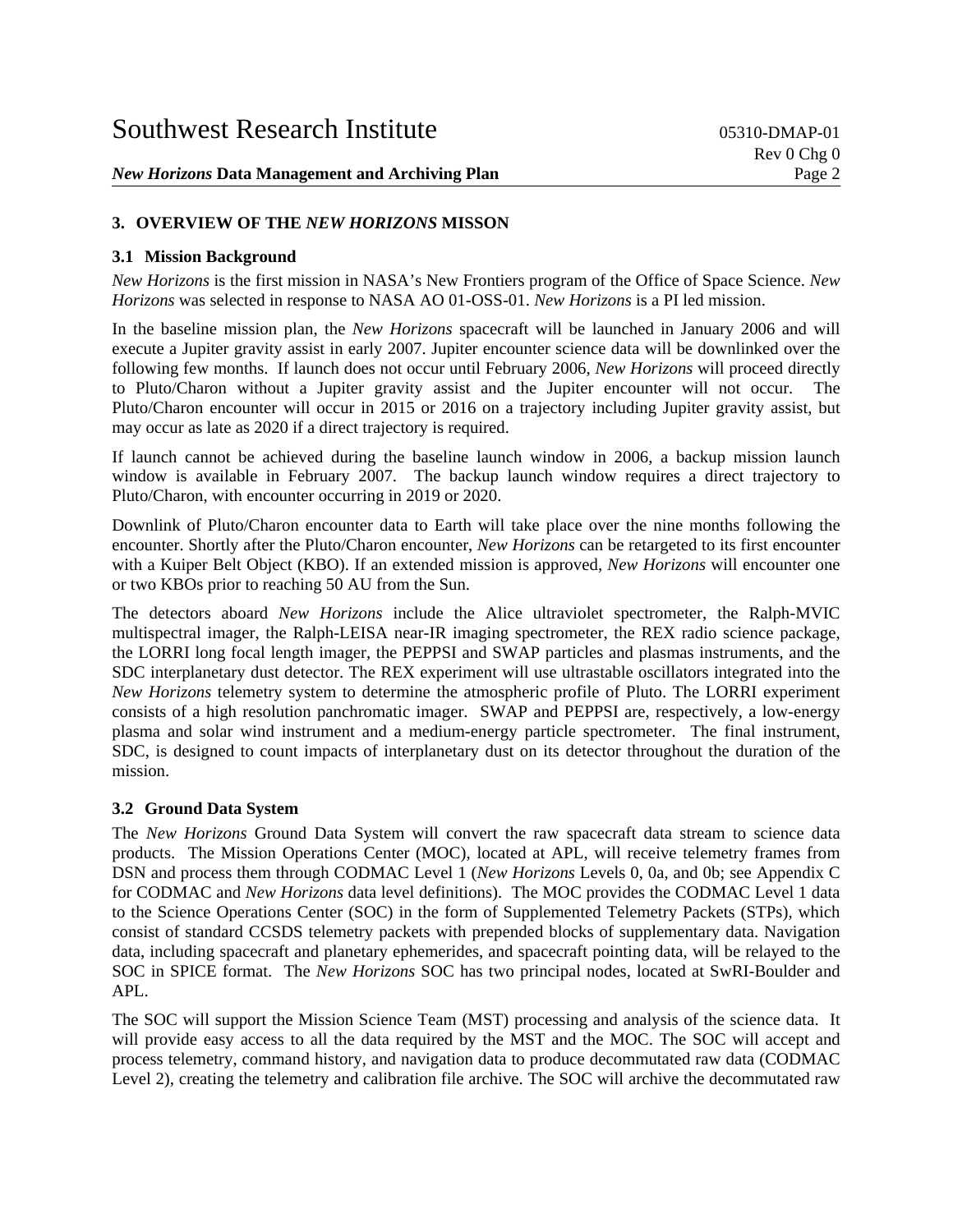| <b>Southwest Research Institute</b>                    | 05310-DMAP-01 |
|--------------------------------------------------------|---------------|
|                                                        | Rev 0 Chg 0   |
| <b>New Horizons Data Management and Archiving Plan</b> | Page 3        |

data with PDS. Also, the SOC will coordinate with the MOC and the navigation team to maintain the planetary kinematics, gravity, and shape model datasets.

The SOC will process the decommutated raw data using automated software and calibration files provided by the Instrument Teams to produce provisional calibrated data products (provisional CODMAC Level 3 or 4). The individual Instrument Teams are responsible for either approving the provisional data products as archival data products for PDS or independently producing CODMAC Level 3 or 4 files with more sophisticated analyses (archival CODMAC Level 3 or 4 files). In general, only the archival data files will be archived to PDS (see sections 4.2.1 and 4.2.2, below). Higher-level derived data products (e.g., maps and mosaics), equivalent to CODMAC Level 5, are to be produced by the Science Theme Teams (STT) of the MST and archived by the SOC to PDS.

### **4. ARCHIVING FUNCTIONS**

## **4.1 Overview**

The section describes the structure and content of the *New Horizons* data archive, as well as the responsibilities of the different teams comprising the *New Horizons* project in producing the components of the data archive.

The *New Horizons* archive will contain science data products from each of the instruments, spacecraft and instrument housekeeping telemetry, navigation and geometry data from the SPICE information system, algorithm definitions and source code for data handling and calibration software, and sufficient documentation of the data, software, instruments, and mission to enable future scientists to understand and use the archive.

Production of the *New Horizons* archive involves design of the archive structure and contents, generation of the archive components, component validation, and final packaging and delivery. The science data products form the core of the archive, and a preliminary list of data products expected from each of the instruments is given in Appendix A.

### **4.2 Roles and Responsibilities**

The responsibilities for data archive generation, validation, delivery, review, and storage and maintenance are distributed among a number of different organizations both within the *New Horizons* mission and outside of it. These organizations include the *New Horizons* SOC, Instrument Teams, and Science Theme Teams, as well as the Planetary Data System Central Node (CN) and Small Bodies Node (SBN) and the National Space Science Data Center (NSSDC). The following sections outline the specific responsibilities of these contributors.

### **4.2.1 SOC**

The SOC is responsible for producing and validating the CODMAC Level 2 science data files from Level 1 science data packets provided by the MOC. The SOC will deliver to PDS the Level 2 science data files and calibration files, as well as the source code and associated documentation for the software used to generate the data products. It will also collect from the MOC, provide to the Science Theme Teams, and deliver to PDS the spacecraft ephemeris and spacecraft attitude records, a history of all commands and spacecraft housekeeping files, and planetary shape and kinematics models.

The SOC shall create provisional CODMAC Level 3 data products, using automated data processing pipelines provided by the instrument teams. In general, these SOC-produced provisional data products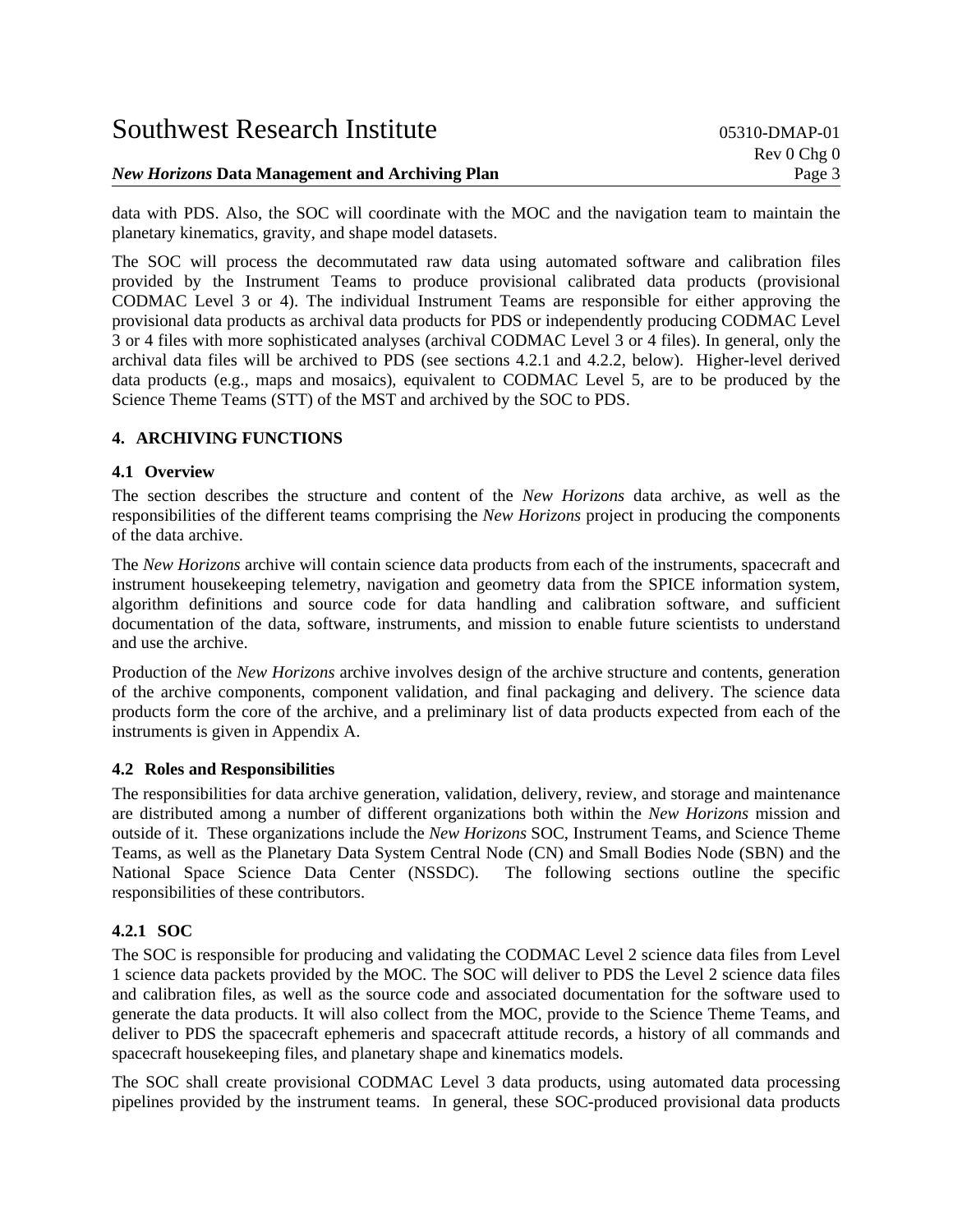| <b>Southwest Research Institute</b>                    | 05310-DMAP-01 |
|--------------------------------------------------------|---------------|
|                                                        | Rev 0 Chg 0   |
| <b>New Horizons Data Management and Archiving Plan</b> | Page 4        |

will not be archived with PDS. However, in the event that an Instrument Team cannot produce archival CODMAC Level 3 data products (see section 4.2.2, below) in time to meet a scheduled PDS delivery, the provisional data products will be delivered instead.

The SOC will prepare the Archive Interface Document (AID), which describes the archive structure and content both for internal use and for future users of the archive. The AID will necessarily evolve as data product definitions are further developed and refined, and the SOC will update and maintain the AID to ensure that it accurately reflects the current state of the data product definitions.

The SOC shall coordinate the delivery of all CODMAC Level 2 and 3 data products to the PDS. As described below (sections 4.2.2 and 4.2.3), the Instrument Teams and Science Theme Teams will deliver data products to the SOC, and the SOC will assemble the delivered data products and package the final archive volumes on physical media, such as CD-ROMs or DVDs, for delivery to PDS.

The SOC shall be responsible for clearing all liens generated by the review process on products produced by the SOC (CODMAC Level 2 data products, and Level 3 data products in cases where these products are archived with PDS). However, liens on data products which are delivered to PDS by the SOC but which are actually produced by the Instrument Teams and/or Science Theme Teams shall be cleared by the producer team, not by the SOC.

## **4.2.2 Instrument Teams**

The *New Horizons* project includes Instrument Teams for the Ralph (MVIC and LEISA), Alice, REX, LORRI, PEPSSI, SWAP, and SDC detectors. Each Instrument Team is responsible for delivering to the SOC a complete and validated archive of all files necessary for final data calibration (CODMAC Level 3) produced by the team, along with algorithm definitions and software source code for calibration and associated documentation. SDC is an Education/Public instrument, and, as such, will deliver an archive on a best-effort basis. Calibration software source code shall be provided in one of the programming languages specified in the *New Horizons* SOC to Instrument Pipeline ICD documents. Note that raw instrument telemetry will not be included in the *New Horizons* PDS archive. Also, pre-launch instrument data shall not be included in the PDS archive, except for those which the Instrument Teams designate as necessary for calibration of downlinked science data.

Each Instrument Team shall be responsible for providing the SOC with pipeline data calibration software suitable for calibrating instrument data in an automated environment. This software shall comply with interface specifications developed by the SOC in consultation with the Instrument Teams. The automated pipeline calibration software shall be used by the SOC in order to produce provisional CODMAC Level 3 data products (see section 4.2.1, above).

Each Instrument Team shall be responsible for generating and validating the archival CODMAC Level 3 data products using CODMAC Level 2 data products made available by the SOC. The Instrument Teams shall deliver these data products to the SOC, consistent with the PDS delivery schedule outlined in section 6. The SOC shall in turn deliver the complete data archive to PDS.

The team leader of each Instrument Team is responsible for clearing all liens generated by the PDS review process on products produced by his/her team.

### **4.2.3 Science Theme Teams**

The *New Horizons* Mission Science Team (MST) is organized into four Science Theme Teams (STT): Geology and Geophysics Imaging (GGI, led by J. Moore), Surface Composition Mapping (COMP, led by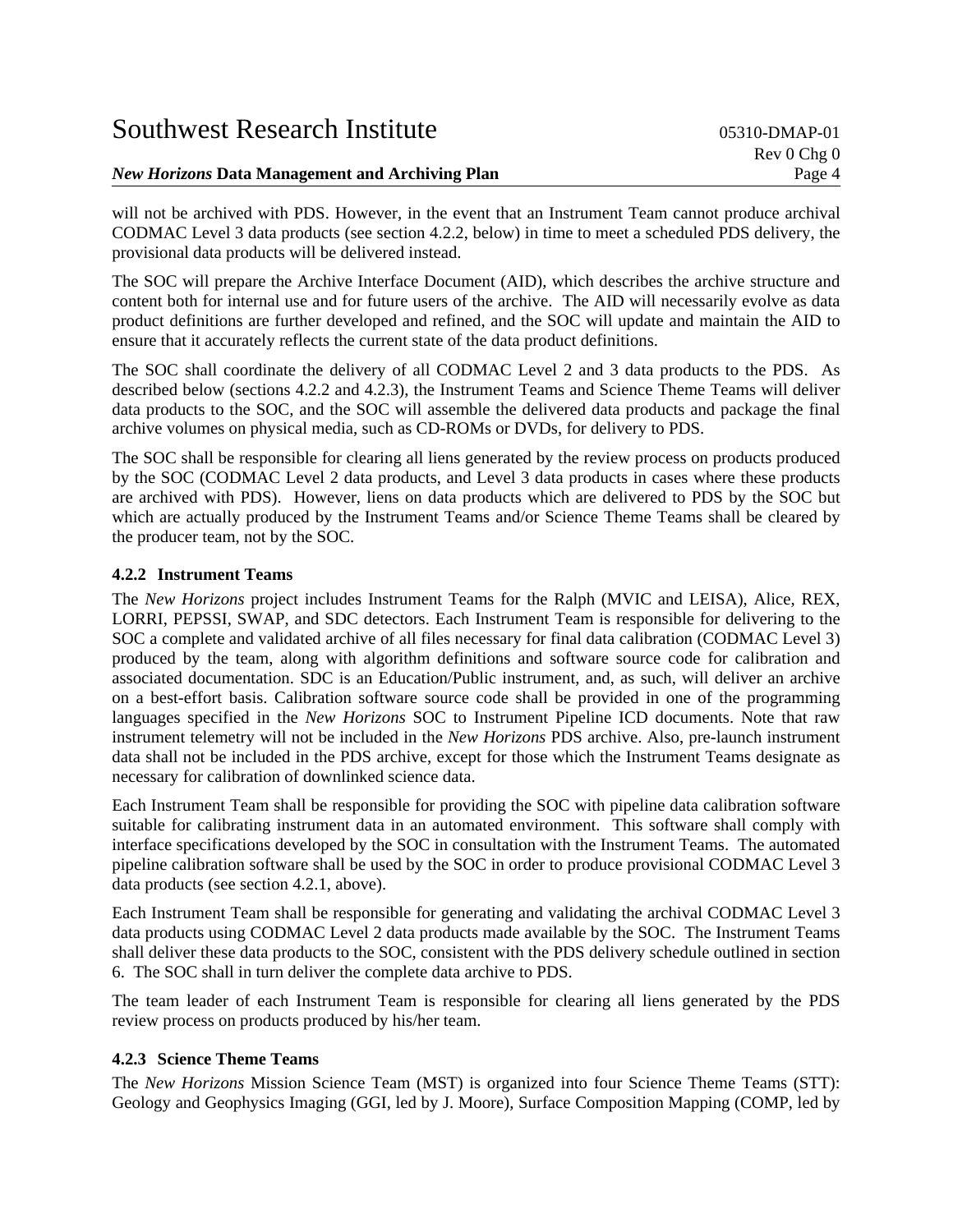| <b>Southwest Research Institute</b>                    | $0.5310 - DMAP - 0.1$<br>Rev 0 Chg 0 |
|--------------------------------------------------------|--------------------------------------|
| <i>New Horizons</i> Data Management and Archiving Plan | Page 5                               |

D. Cruikshank), Atmospheric Studies (ATM, led by R. Gladstone), and Particles & Plasmas (P&P, led by F. Bagenal). Each STT team leader is responsible for delivering to the PDS a complete and validated archive of all higher level data products (CODMAC Level 5) produced by the team, along with source code for the software used to produce the data products and associated documentation. GGI is responsible for MVIC and LORRI data products. COMP is responsible for LEISA data. ATM is responsible for ALICE and REX data. P&P is responsible for SWAP, PEPSSI, and SDC data. The Science Theme Teams shall deliver these data products to the SOC, consistent with the PDS delivery schedule outlined in section 6. The SOC shall in turn deliver the complete data archive to PDS.

The team leader of each science team shall be responsible for clearing all liens generated by the review process on products produced by his/her team.

## **4.2.4 PDS Small Bodies Node (SBN)**

PDS has designated the Small Bodies Node (SBN) as the lead node for interfacing with the *New Horizons* mission. Designation of a lead node greatly simplifies the PDS interface. The lead node will be supported by other PDS nodes, which may include the PPI node (particles and plasmas data), the radio science subnode (radio science data), the imaging node (imaging data), the atmospheres node, or the NAIF node (SPICE data). Specific functions of PDS SBN are to:

- a) Support the generation of the archive by advising the project/science teams on PDS archive standards, requirements and documentation needs. PDS will also support the data validation activity to ensure that the formal peer review process, a requirement for data ingestion into PDS, proceeds with a minimum of problems.
- b) Conduct a formal peer review of the archive, as mandated by PDS prior to acceptance of archive data.
- c) Advise *New Horizons* SOC, Instrument Teams, and Science Theme Teams in the resolution of liens that arise in the course of the peer review.

The designated PDS SBN contacts for *New Horizons* are as follows:

- Mike A'Hearn for science and policy issues, with Dave Tholen (U. Hawaii) as backup
- Stephanie McLaughlin for technical issues, with Anne Raugh (SBN) as backup

### **4.2.5 PDS Central Node (CN)**

Although most of the contact between *New Horizons* and PDS will occur through the PDS SBN, the PDS Central Node (CN) has some unique responsibilities for maintaining and disseminating the data archive. These are to:

- 1) Produce archive volumes for distribution to the NASA-supported science community.
- 2) Provide the data archive volumes to NSSDC.

The designated PDS CN contact for *New Horizons* technical issues is Tyler Brown.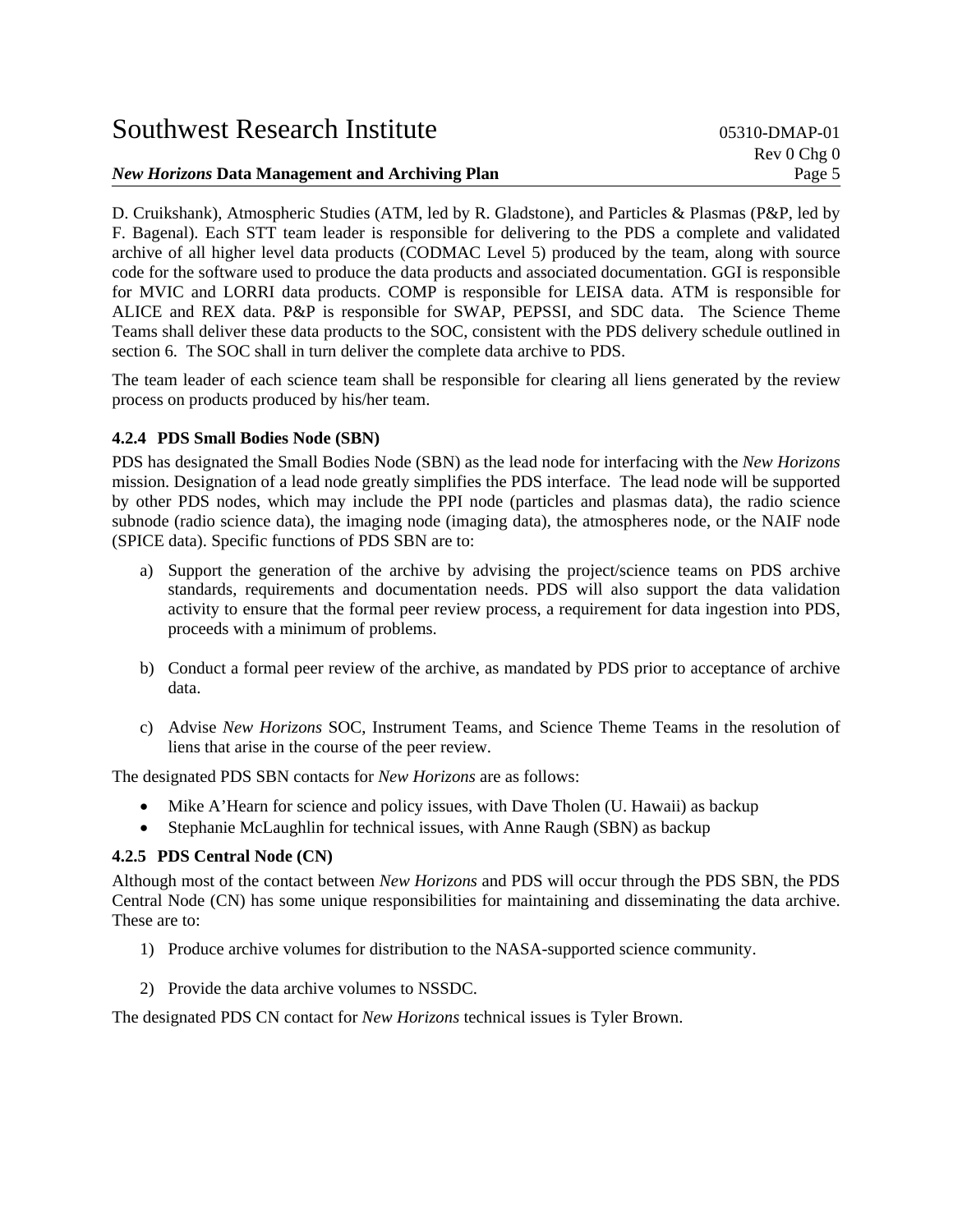| <b>New Horizons Data Management and Archiving Plan</b> | Page 6                         |
|--------------------------------------------------------|--------------------------------|
|                                                        |                                |
|                                                        | $\text{Rev } 0 \text{ Chg } 0$ |
| <b>Southwest Research Institute</b>                    | 05310-DMAP-01                  |

# **4.2.6 National Space Science Data Center (NSSDC)**

NSSDC is responsible for long-term preservation of *New Horizons* data and for filling large data orders to the science community per the Memorandum of Understanding, dated January 13, 1994, between the PDS and NSSDC. New Horizons does not have any responsibility for direct interactions with the NSSDC.

# **4.3 Archive Generation**

Responsibility for generating archive components is specified in Section 5. Science data products will be generated in PDS compatible formats (e.g., FITS image and table files). Each data file (data table or image file) will be in a format approved by PDS and will be accompanied by a PDS "label," which is a detached header file describing the content and structure of the accompanying data file. Additional data necessary to interpret the data (e.g., spacecraft ephemeris and attitude records, command histories, and spacecraft housekeeping files) will be provided as ancillary archive components. All software source code used for archive generation will be collected in the PDS and documented. In addition, files documenting the archive components will be prepared by the parties generating the data. In general, all information necessary to interpret and use the data shall be included in the archive.

The PDS "catalog objects" are files that briefly summarize the mission, spacecraft, instruments, and data products. These files are loaded into the PDS Central Node database to facilitate online searches and convey to users the nature of the data set collections in the archive. The catalog objects take the form of templates which must be filled out with prescribed information. The required catalog objects are the "mission template," describing the *New Horizons* mission as a whole, the "instrument host template" describing the spacecraft, one instrument template for each instrument, and one data set template for each data set. These templates will contain information needed to document the archive and enable future scientists to make correct use of the data when mission personnel are no longer available to support them. The PDS will fill in the formal portions of the catalog objects, requiring only text descriptions of the mission, spacecraft, instruments, and data sets from *New Horizons*.

# **4.4 Archive Validation**

Data validation falls into two types, validation of the actual data, and validation of the compliance of the archive with PDS archiving requirements. The first type of validation will be carried out by the Instrument Teams and Science Theme Teams, and the second will be overseen by the PDS, in coordination with the Mission Science Team. The schedule of PDS deliveries will facilitate validation by ensuring that problems in the early deliveries are resolved by the time of the later deliveries and the final archive.

The formal validation of data content, adequacy of documentation, and adherence to PDS archiving standards is subject to external peer review. The peer review will be scheduled and coordinated by the PDS. The peer review process may result in "liens", actions recommended by the reviewers or by PDS personnel to correct the archive. All liens must be resolved by the dataset provider: the SOC for CODMAC Level 2 data, the Instrument Teams for CODMAC Level 3 or 4 data, calibration data, and calibration algorithms, and the Science Theme Teams for higher level data products (CODMAC Level 5). Once the liens are cleared, PDS will do a final validation prior to packaging and delivery.

# **4.5 Final Packaging and Delivery**

The *New Horizons* SOC shall be responsible for assembly, packaging, and delivery of all archive data to PDS. Responsibilities of the Instrument Teams and Science Theme Teams for delivering archive data to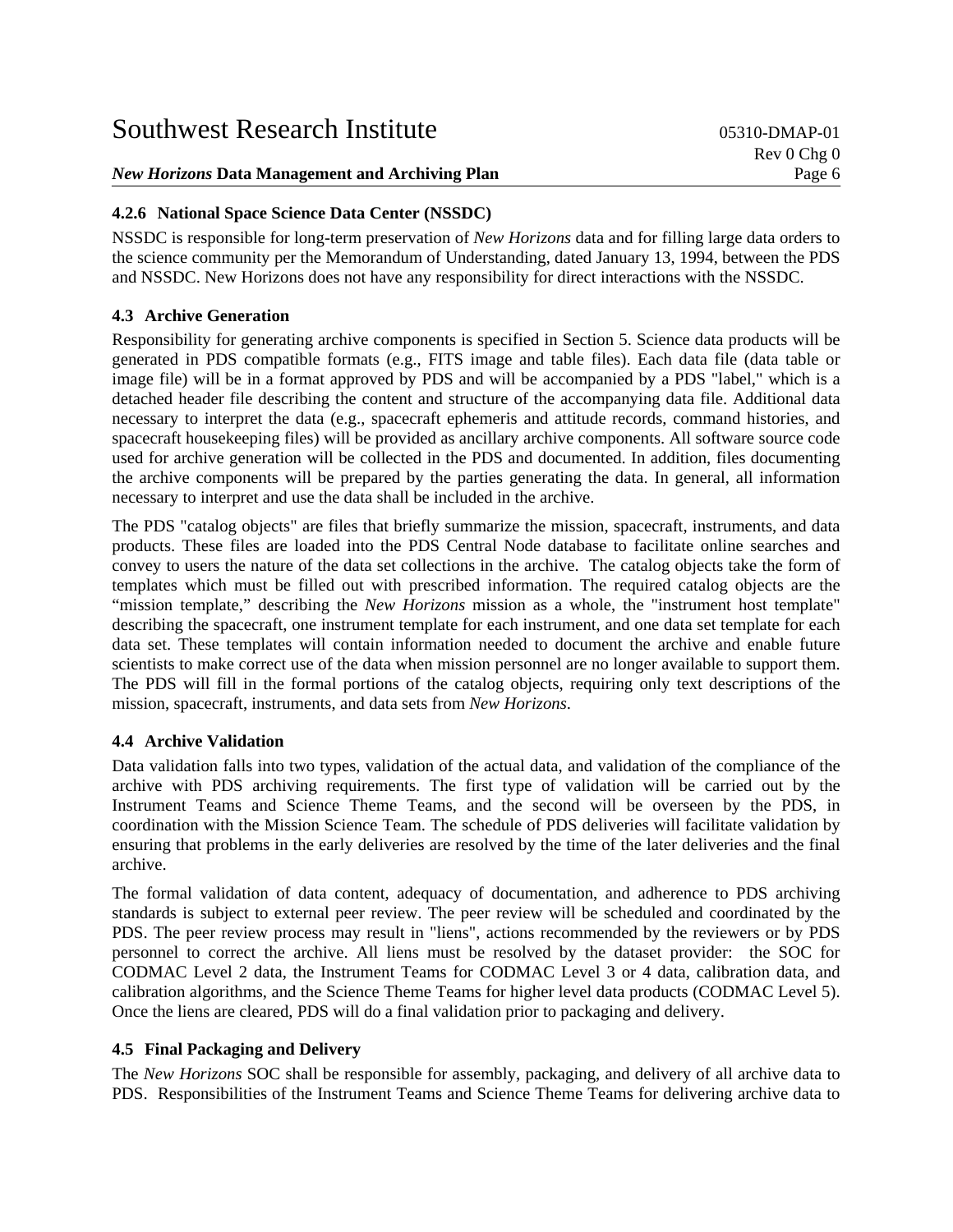| <b>Southwest Research Institute</b>                    | $0.5310 - DMAP - 0.1$ |
|--------------------------------------------------------|-----------------------|
|                                                        | Rev 0 Chg 0           |
| <i>New Horizons</i> Data Management and Archiving Plan | Page 7                |

the SOC are delineated in previous sections of this document. The SOC will deliver archive data sets to PDS on acceptable permanent storage media, such as CD-ROMs or DVDs.

The archive delivery schedule for *New Horizons* is outlined in Table 3 in section 6 of this document (with PDS delivery dates highlighted). Major deliveries are scheduled after the end of data receipt from the Jupiter and Pluto/Charon encounters. Additional minor deliveries are scheduled during the lengthy second mission cruise phase between Jupiter and Pluto/Charon, in order to archive data collected during the annual 50-day checkouts.

Calibrated scientific data (CODMAC Level 3 or 4) will be produced at two different calibration levels. Provisional CODMAC Level 3 (or 4) data will be produced at the SOC using automated calibration pipelines provided to the SOC by the instrument teams. The provisional CODMAC Level 3 (or 4) data products will not generally be archived to PDS, but will provide a contingency in the event that production difficulties delay or prevent the creation of archival CODMAC Level 3 (or 4) data products. Archival CODMAC Level 3 (or 4) data products will generally be produced by the instrument teams at their home institutions subsequent to the production of the provisional data products. This allows the instrument teams to fine-tune their calibrations and provide data products with improved calibrations while still ensuring that scientific-quality data products are available to the community in a timely fashion. Archival CODMAC Level 3 (or 4) data products will be archived at the same time as derived data products (CODMAC Level 5), as reflected in the schedule in section 6.

Data delivery for the *New Horizons* primary mission will take place in 5 major stages, as indicated in Table 3. There will also be at least 2 minor data deliveries during the lengthy second mission cruise phase, to accommodate instrument data collected during the preceding 50-day annual checkouts. The 5 major data deliveries will be divided between the Jupiter Encounter and the Pluto/Charon Encounter, with Jupiter Encounter data in the first two deliveries and Pluto/Charon Encounter in the latter three. The PDS delivery schedule for all data is included in Table 3. Delivery dates based on the baseline mission plan are highlighted.

### **5. THE** *NEW HORIZONS* **ARCHIVE**

### **5.1 Overview**

The *New Horizons* archive volumes will be divided into data set collections, one for each detector (MVIC, LEISA, ALICE, REX, PEPSSI, SWAP, LORRI, and SDC), one for higher-order data products derived from data from multiple detectors (MERGE), and one for SPICE data. A typical volume will contain data from a specified time interval. The top level directory of a volume will thus contain directories for each of the data set collections and directories for each of the additional components of the archive, as required by PDS. The directories in the top level directory of a volume are given in Table 1.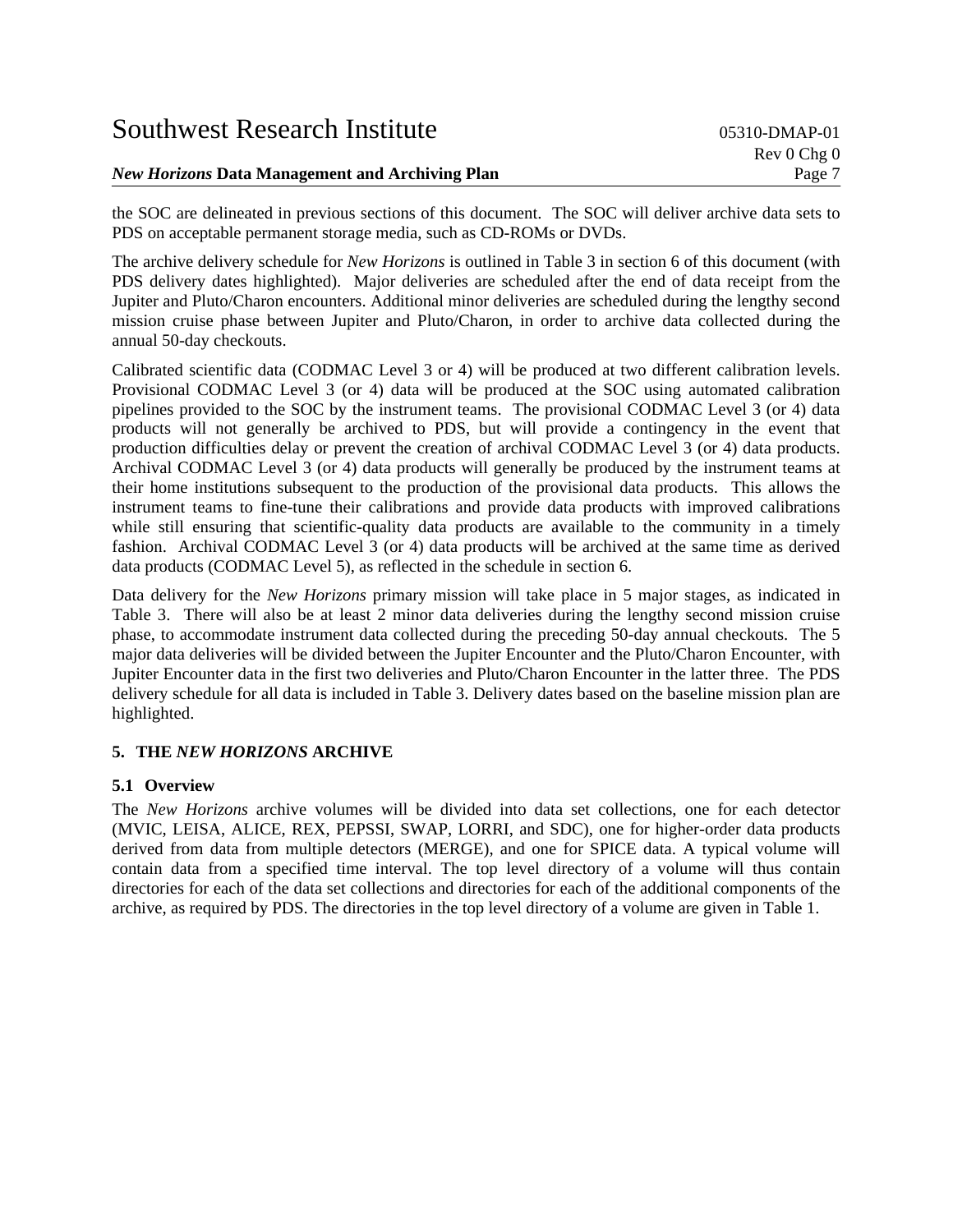| Table 1<br><b>Top-Level Components of a New Horizons Archive Volume</b> |                                                                                                                    |  |  |
|-------------------------------------------------------------------------|--------------------------------------------------------------------------------------------------------------------|--|--|
| <b>Directories</b>                                                      | <b>Contents</b>                                                                                                    |  |  |
| <b>DOCUMENT</b>                                                         | Text files serving as documentation for the archive.                                                               |  |  |
| <b>CATALOG</b>                                                          | The catalog objects required by PDS to document the<br>mission, spacecraft, instruments, and data sets.            |  |  |
| <b>SOFTWARE</b>                                                         | Source code and documentation for software to be<br>included with the archive.                                     |  |  |
| <b>CALIB</b>                                                            | Calibration files. Calibrations may also be included<br>within individual data sets.                               |  |  |
| <b>GEOMETRY</b>                                                         | Data necessary to describe the observing geometry,<br>such as SPICE kernels. Includes spacecraft attitude<br>data. |  |  |
| <b>INDEX</b>                                                            | Index files to enable the user to find the data of<br>interest.                                                    |  |  |
| <b>MVIC</b>                                                             | The Ralph-MVIC data set collection.                                                                                |  |  |
| <b>LEISA</b>                                                            | The Ralph-LEISA data set collection.                                                                               |  |  |
| <b>ALICE</b>                                                            | The Alice data set collection.                                                                                     |  |  |
| <b>REX</b>                                                              | The radio science data set collection.                                                                             |  |  |
| <b>SWAP</b>                                                             | The SWAP data set collection.                                                                                      |  |  |
| <b>PEPSSI</b>                                                           | The PEPSSI data set collection.                                                                                    |  |  |
| <b>LORRI</b>                                                            | The LORRI data set collection.                                                                                     |  |  |
| <b>SDC</b>                                                              | The SDC data set collection.                                                                                       |  |  |
| <b>MERGE</b>                                                            | Higher-order data products derived from more than<br>one instrument data source.                                   |  |  |

# **5.2 Archive Content**

The preliminary list of expected data products from each of the *New Horizons* detectors is given in Appendix A. The data products from each instrument will comprise a data set collection, and within each of these data set collections, the individual data products will be grouped into data sets.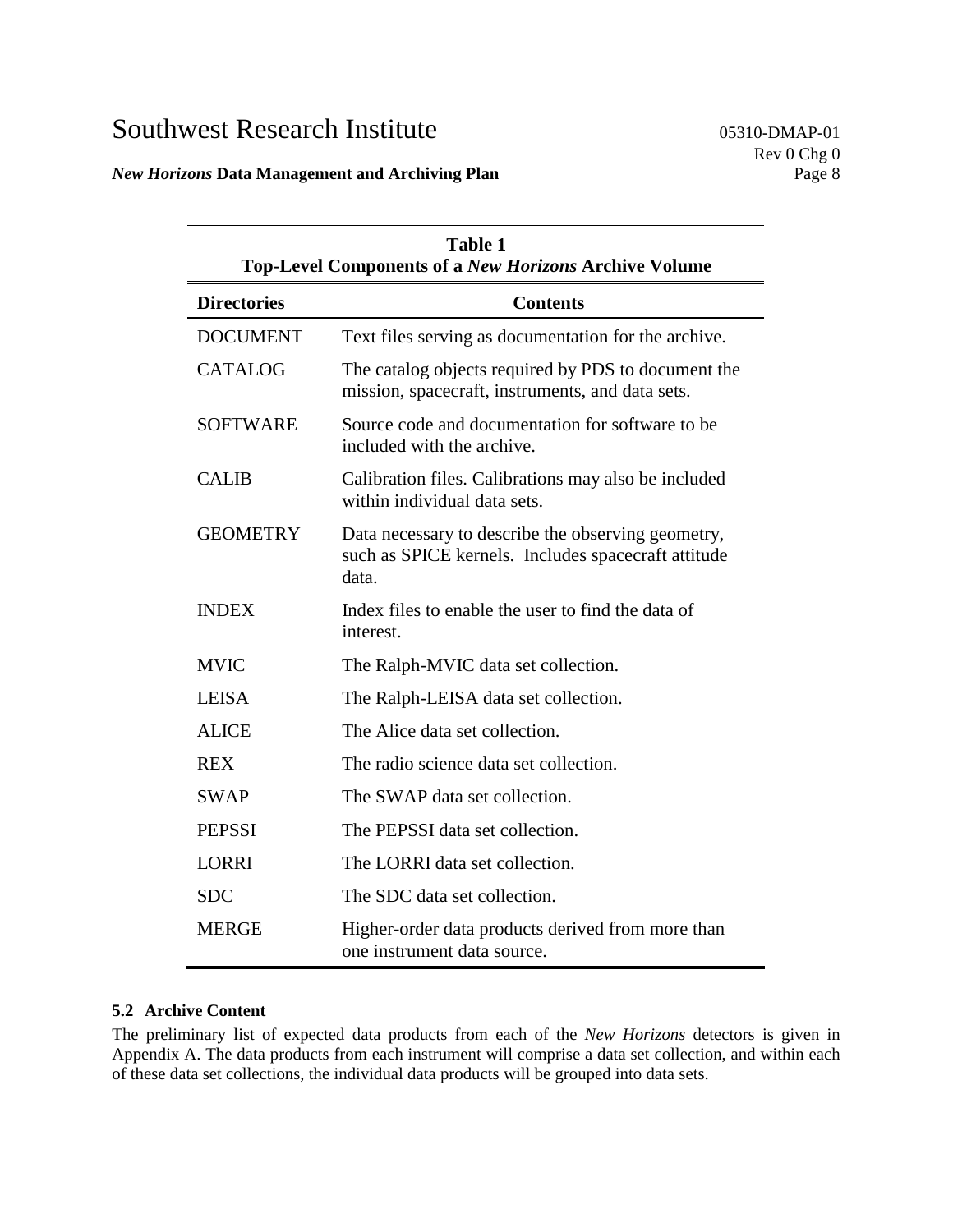*New Horizons* Data Management and Archiving Plan **Page 9** Page 9

### **5.3 Archive Data Volume**

Data volume estimates for the *New Horizons* mission are given in Table 2, broken down by detector (or component) and mission phase (Commissioning / Cruise 1, Jupiter Encounter, Cruise 2 annual checkouts, and Pluto-Charon Encounter). The estimates in Table 2 for planetary encounters are scaled from the raw data volumes returned from the spacecraft by a factor of 11. This overall scaling factor incorporates the following:

| <b>Archive Component</b>                   | Size    | Description                                                                                                                                                                                               |
|--------------------------------------------|---------|-----------------------------------------------------------------------------------------------------------------------------------------------------------------------------------------------------------|
| CODMAC Level 2                             | 2 x Raw | Decommutated Raw Data<br>Data Quality Flags                                                                                                                                                               |
| Archival<br>CODMAC 3 x Raw<br>Level $3(4)$ |         | <b>Calibrated Data</b><br>Data Uncertainty<br>Data Quality Flags                                                                                                                                          |
| CODMAC Level 5                             | 6 x Raw | <b>Higher-Order Data Products</b><br>(Note: This is an ad-hoc estimate as the actual ratio of<br>higher-order data products to raw data is currently<br>unknown and will vary from detector to detector.) |

Total 11 x Raw

Note that a scaling factor of only 5 is used for Commissioning and Annual Checkout data volumes, for which it is assumed that the volume of CODMAC Level 5 data products will be negligible. The data volume estimate for SPICE data is twice the size of the aggregate SPICE files for the mission, because both predicted and after-the-fact (reconstructed) spacecraft ephemeris and attitude kernels will be included in the archive. The total estimated data volume for the nominal *New Horizons* mission 482.8 Gbits, where a gigabit (Gbit) shall be interpreted as  $10^9$  bits. This is equivalent to 60.4 gigabytes (GB), where a gigabyte shall be interpreted as  $10^9$  bytes.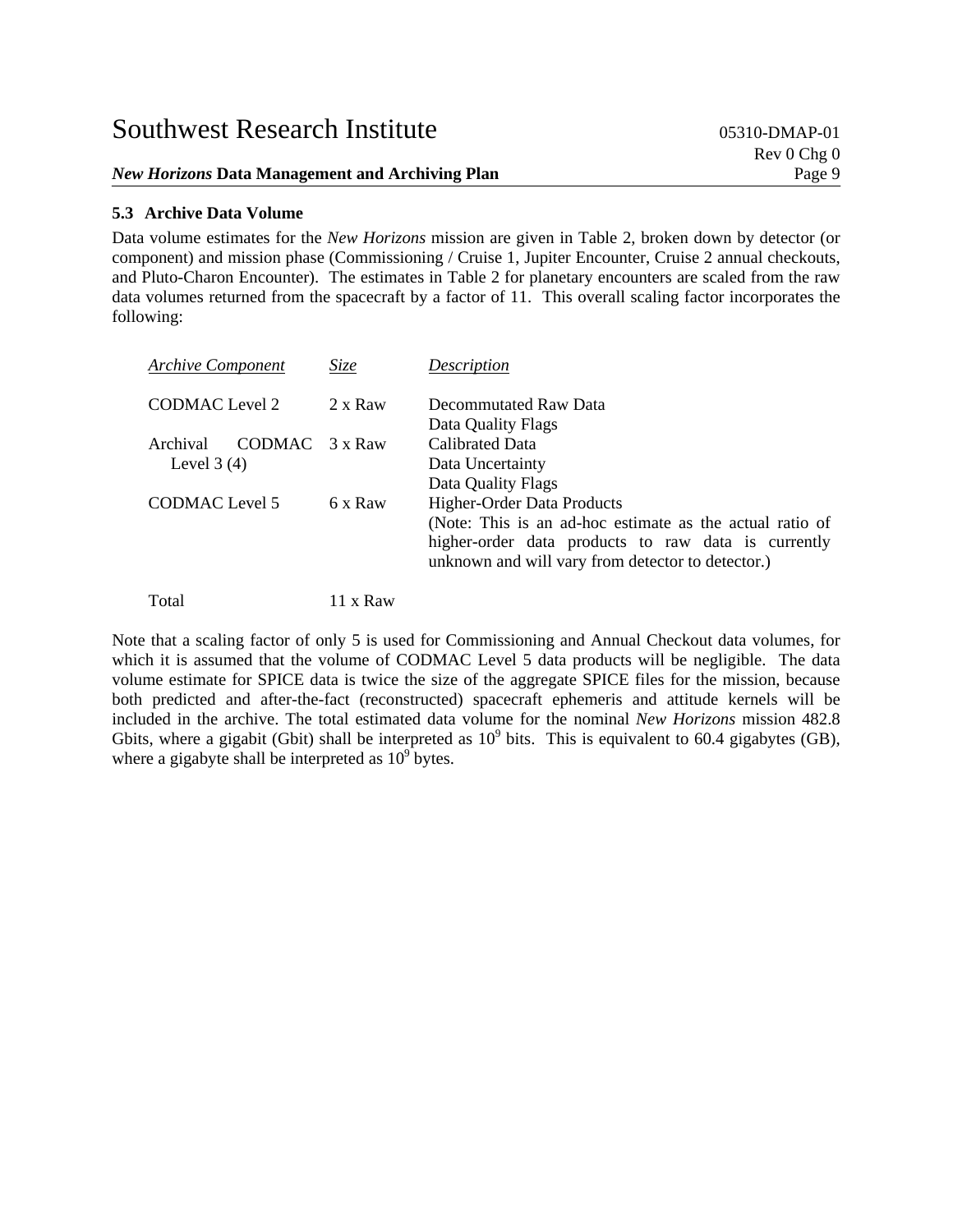| Table 2<br>Data Volume Estimates for Archive Components (Based in Science Activity Plans) |                                                                                                                                   |               |                                                          |                     |                |           |
|-------------------------------------------------------------------------------------------|-----------------------------------------------------------------------------------------------------------------------------------|---------------|----------------------------------------------------------|---------------------|----------------|-----------|
| <b>Archive Component</b>                                                                  | Data Type Examples                                                                                                                |               | <b>Estimated Archive Volume</b><br>(Gbits <sup>1</sup> ) |                     |                |           |
|                                                                                           |                                                                                                                                   | Commissioning | Jupiter                                                  | Checkouts<br>Annual | Pluto / Charon | Total     |
| MVIC (Ralph)                                                                              | Raw Images<br>Instrument housekeeping<br>Calibrations<br><b>Calibrated Images</b><br>Image Mosaics<br>Support Data                | 4.0           | 17.6                                                     | 0.5                 | 16.5           | 38.6      |
| LEISA (Ralph)                                                                             | Raw Spectral Images<br>Instrument housekeeping<br>Calibrations<br><b>Calibrated Spectra Images</b><br>Image Cubes                 | 2.7           | 220.0                                                    | 0.3                 | 82.5           | 305.5     |
| <b>ALICE</b>                                                                              | Raw Spectra<br>Instrument housekeeping<br>Calibrated Spectra<br>Atmospheric Profiles                                              | 0.7           | 61.6                                                     | 0.2                 | 3.3            | 65.8      |
| <b>REX</b>                                                                                | Raw Phaseshift, Intensity Data<br>Instrument housekeeping<br>Calibrations<br>Doppler Data<br>Atmospheric and lonospheric Profiles | 1.1           | 3.3                                                      | 0.4                 | $1.1^2$        | $5.9^{2}$ |
| LORRI                                                                                     | Raw Images<br>Instrument housekeeping<br>Calibrations<br>Calibrated Images<br>Image Mosaics<br>Support Data                       | 5.7           | 30.8                                                     | 1.9                 | 0.8            | 39.2      |
| <b>SWAP</b>                                                                               | <b>Raw Counts</b><br><b>Solar Wind Parameters</b>                                                                                 | 0.5           | 7.7                                                      | 1.2                 | $1.1^2$        | $10.5^2$  |
| <b>PEPSSI</b>                                                                             | <b>Raw Counts</b><br>Particle Spectra, Angular Distributions                                                                      | 5.4           | $5.5^{2}$                                                | 1.0                 | $1.1^2$        | $13.0^2$  |
| <b>SDC</b>                                                                                | <b>Raw Counts</b><br>Particle Size Distribution                                                                                   | 0.5           | $1.1^2$                                                  | 0.1                 | $1.1^2$        | $2.8^{2}$ |
| Navigation                                                                                | <b>SPICE Kernels</b>                                                                                                              | 0.1           | 1.0                                                      | 0.1                 | 0.3            | 1.5       |
| Software                                                                                  | <b>Calibration Algorithms</b><br>Higher Level Software (as provided by<br>Science Teams)                                          | $0^3$         | $0^3$                                                    | $0^3$               | $0^3$          | $0^3$     |
| Documentation                                                                             | Catalog files, Mission History Files                                                                                              | $0^3$         | $0^3$                                                    | $0^3$               | $0^3$          | $0^3$     |
| Total archive                                                                             |                                                                                                                                   | 20.7          | $348.6^2$                                                | 5.7                 | $107.8^2$      | $482.8^2$ |

<sup>1</sup>The term gigabit (Gbit) as used here shall be interpreted as  $10^9$  bits.<br><sup>2</sup>These values have increased uncertainty due to incomplete encounts

<sup>2</sup>These values have increased uncertainty due to incomplete encounter sequencing.<br><sup>3</sup>Values of 0 for ancillary data are intended to indicate that the data volume is expected to be negligible compared to the scientific dat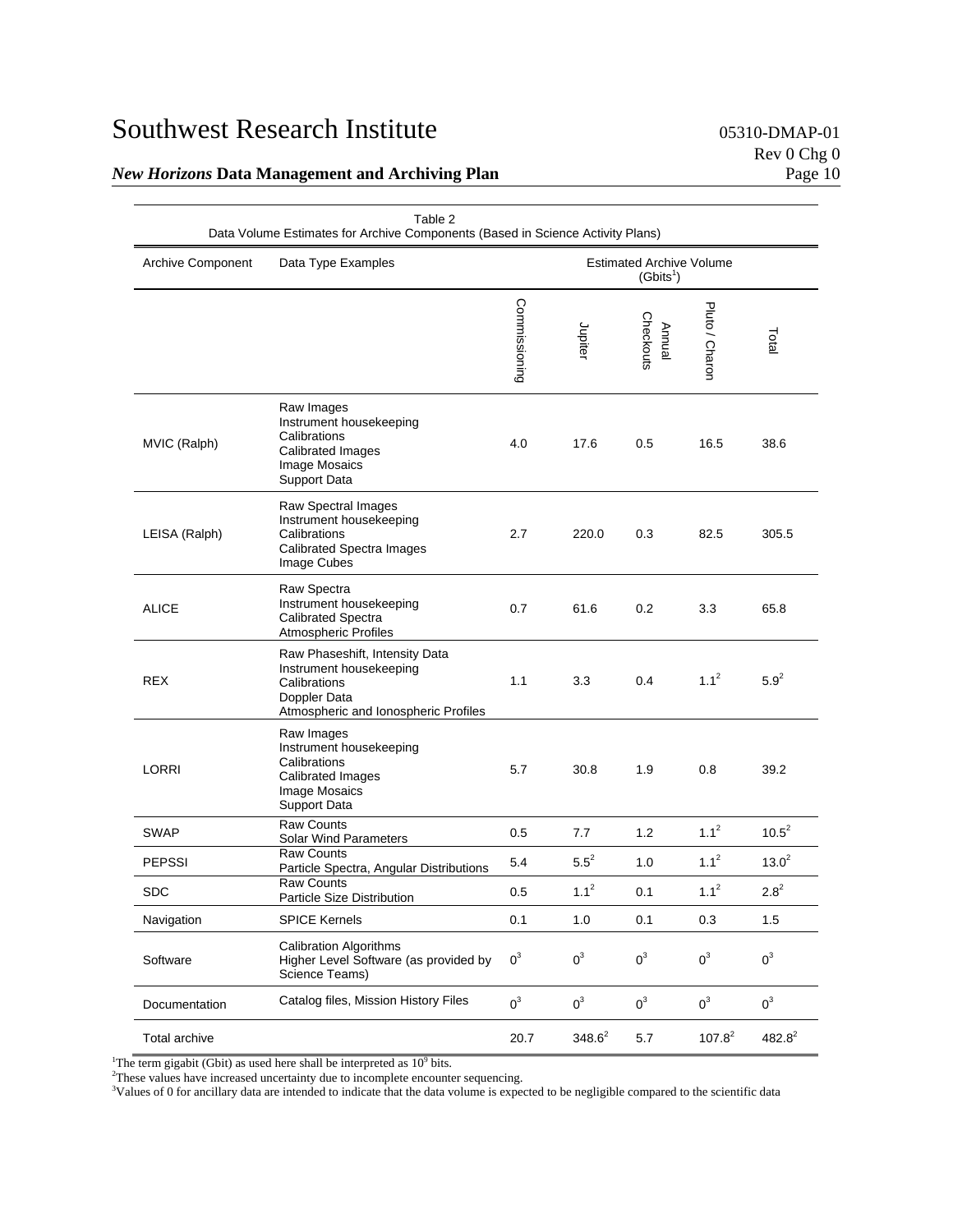| <b>New Horizons Data Management and Archiving Plan</b> | Page 11       |
|--------------------------------------------------------|---------------|
|                                                        | Rev 0 Chg 0   |
| <b>Southwest Research Institute</b>                    | 05310-DMAP-01 |

These estimates were derived based on the following assumptions:

- 1) Three classes of scientific data will be archived: decommutated raw data (CODMAC Level 2), archival calibrated data (CODMAC level 3 or 4), and derived data products (CODMAC Level 5).
- 2) The volume for each class of data can be expressed as a simple multiple of the raw downlinked instrument data volume as follows:
	- Decommutated Raw Data: 2x Raw Data (Data plus Quality Flag)
	- Archival Calibrated Data: 3x Raw Data (Data plus Uncertainties plus Quality Flag)
	- Derived Data Products: 6x Raw Data
	- Archive Total: 11x Raw Data

Note that the 6x multiplier for Derived Data Products is a very rough estimate – it is not currently possible to accurately estimate the volume of Derived Data Products for each instrument as these data products have not yet been fully defined.

- 3) The volume of spacecraft attitude and navigation (ephemeris) data will be twice the size of the total expected SPICE kernels for the mission, since both predicted and after-the-fact (reconstructed) kernels will be archived.
- 4) It is assumed that the volume of software and documentation, although not zero, is negligible compared to the volume of scientific data.

### **5.4 Archive Design**

The dataset to be archived by the *New Horizons* project will be organized on a number of different levels. The highest-level organization will be by mission phase, including Commissioning / Cruise 1 (including pre-launch calibration data), Jupiter Encounter, Cruise 2, and Pluto-Charon Encounter phases. A separate archive volume will correspond to each mission phase.

Within each archive volume, the next level of organization will be by detector (Alice, LORRI, PEPSSI, Ralph-LEISA, Ralph-MVIC, REX, SDC, and SWAP), including first-level directories for calibration files, catalog files, documents, geometry, and index files (e.g., CALIB, CATALOG, DOCUMENT, GEOMETRY, and INDEX). At this level there will also be a first-level MERGE directory for higherorder derived data products involving data from more than one instrument.

The dataset to be archived from the *New Horizons* project will therefore be ordered first by time (in terms of mission phase), then by instrument (as data set collections within each volume), and further divided by type of data products. At the deepest level of the archive, data will be organized in order of the Mission Elapsed Time (MET) at which the data were taken. Figure 1 illustrates the structure of a typical volume of the archive. The details of what components are included in the archive and how they are grouped into data sets, subdirectories, and files comprise the design of the archive. The final arrangement of the archive down to the file level will be specified prior to Jupiter encounter.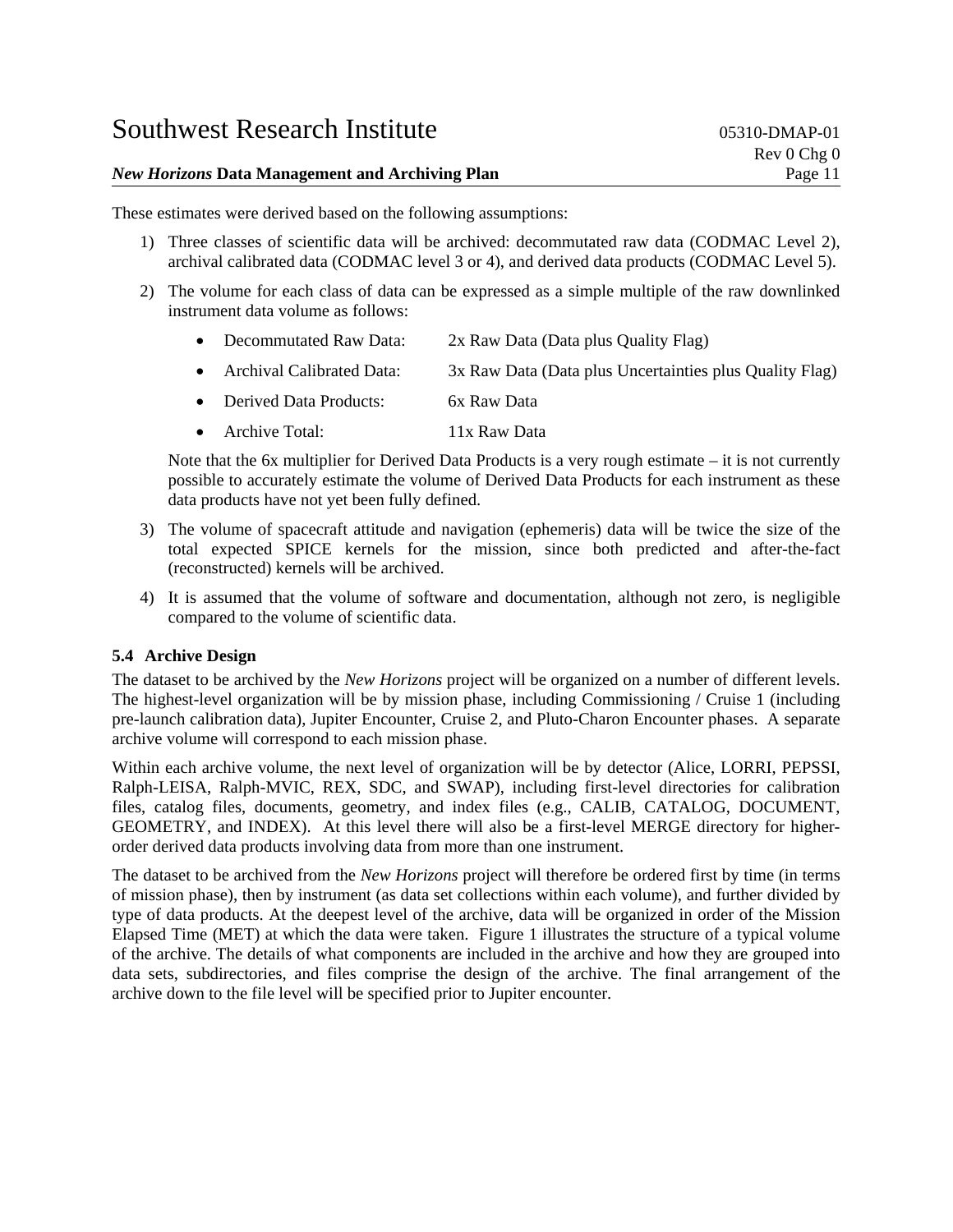#### *New Horizons* Data Management and Archiving Plan **Page 12** Page 12

Rev 0 Chg 0

```
root of a New Horizons archival volume
```

| - AAREADME.TXT<br>- ERRATA.TXT<br>- VOLDESC.CAT                                                                           | text file describing volume<br>cumulative errors and notes for volume set<br>structured text describing volume                                                                                                                                                                                                   |
|---------------------------------------------------------------------------------------------------------------------------|------------------------------------------------------------------------------------------------------------------------------------------------------------------------------------------------------------------------------------------------------------------------------------------------------------------|
| - CALIB<br>- CALINFO.TXT<br>$\vert - \star$ .LBL                                                                          | directory for calibration files<br>text file describing directory contents<br>- [calibration files] instrument calibration files<br>corresponding detached PDS labels                                                                                                                                            |
| - CATALOG<br>- CATINFO.TXT<br>- MISSION.CAT<br>- INSTHOST.CAT<br>- INST.CAT<br>- DATASET.CAT<br>- PERSON.CAT<br>- REF.CAT | directory of 'catalog' files<br>text file describing directory contents<br>text file describing mission<br>text file describing instrument host<br>text file describing instrument<br>text file describing data set<br>text file listing contributors to archive<br>text file of references cited in other files |
| - DOCUMENT<br>- DOCINFO.TXT<br>- AID TXT<br>- AID.TXT<br>$ *$ $,TXT$                                                      | directory containing documents<br>text file describing contents of directory<br>volume and data product Archive Interface Document<br>additional documentation files                                                                                                                                             |
| - GEOMETRY<br>EOMETRY<br> - GEOMINFO.TXT<br> - [geometry files]<br>$-$ *.LBL                                              | directory containing geometry files<br>text file describing contents of directory<br>SPICE ephemeris and attitude files<br>corresponding detached PDS labels                                                                                                                                                     |
| - INDEX<br> - INDXINFO.TXT<br>$-$ INDEX. TAB<br>$ -$ INDEX.LBL<br>- CUMINDEX.TAB<br>- CUMINDEX.LBL                        | directory with tables of contents files<br>text file describing directory contents<br>table of contents for the volume<br>label for INDEX.TAB<br>cumulative table of contents for volume set<br>label for CUMINDEX.TAB                                                                                           |
| - MVIC<br>$\vert$ - $\star$ .LBL                                                                                          | directory for MVIC data<br>FITS data tables<br>FITS image files<br>corresponding detached PDS labels                                                                                                                                                                                                             |
| - LEISA<br>$\mathbf{r}$ and $\mathbf{r}$<br>$\cdots$                                                                      | directory for LEISA data                                                                                                                                                                                                                                                                                         |
| - ALICE<br>$\mathbf{I} = \mathbf{I}$<br>$\cdots$                                                                          | directory for ALICE data                                                                                                                                                                                                                                                                                         |
| $-$ REX<br>$\vert - \vert$<br>$\sim$ $\sim$ $\sim$                                                                        | directory for REX data                                                                                                                                                                                                                                                                                           |
| - LORRI<br>$\vert - \vert$<br>$\ldots$                                                                                    | directory for LORRI data                                                                                                                                                                                                                                                                                         |
| - SWAP<br>$\vert - \vert$<br>$\sim$ $\sim$ $\sim$                                                                         | directory for SWAP data                                                                                                                                                                                                                                                                                          |
| - PEPSSI<br>$\vert - \vert$<br>$\cdots$                                                                                   | directory for PEPSSI data                                                                                                                                                                                                                                                                                        |
| - SDC<br>$\vert - \vert$<br>$\sim 100$                                                                                    | directory for SDC data                                                                                                                                                                                                                                                                                           |
| - MERGE<br>$\vert - \vert$<br>$\cdots$                                                                                    | directory for higher-order multi-instrument data products                                                                                                                                                                                                                                                        |

**Figure 1. General structure of a typical volume of the** *New Horizons* **archive.** 

#### **5.5 Volume Documentation Files**

PDS requires a number of volume documentation files for each archive volume, including aareadme.txt, a text file describing the contents of the volume, and voldesc.cat, a machine readable file with a catalog of all dataset IDs residing on the volume. Each of the directories under the top level directory also requires one or more documentation files to document the contents of that directory. The details of these files are specified in the PDS Standards Reference. The files included in the data set collection for each of the eight sensors are listed in Appendix A.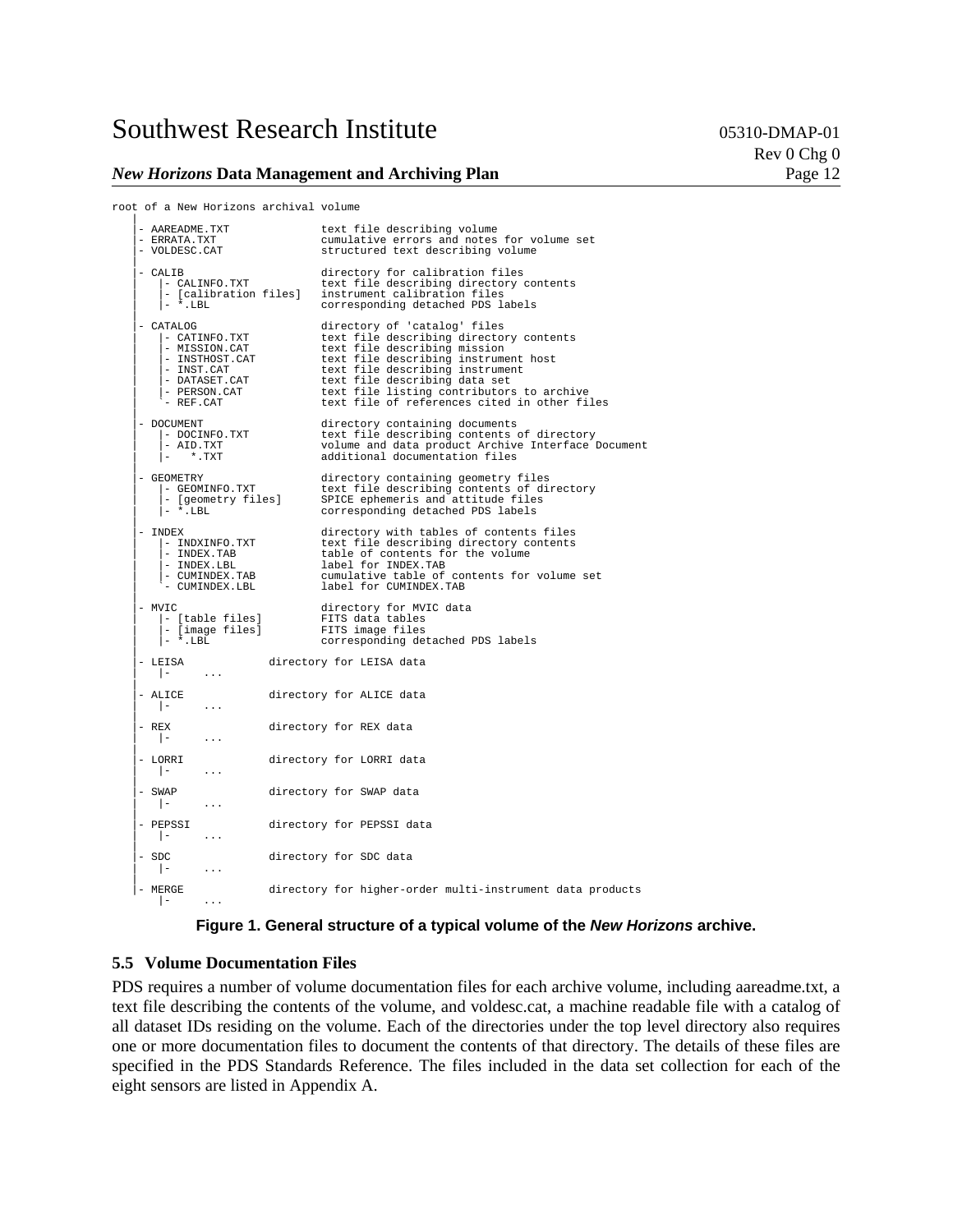# **5.6 Data Set Collections**

The preliminary list of expected data products from each of the *New Horizons* sensors is given in Appendix A. The data products from each instrument will comprise a data set collection, and within each of these data set collections, the individual data products will be grouped into data sets. Final list of data products from each instrument will be maintained in the *New Horizons* Archive Interface Document(s).

# **6. SCHEDULE FOR ARCHIVE GENERATION, VALIDATION, AND DELIVERY**

The principal archive elements, namely the science data products defined in Appendix A, will be generated during the course of the mission, as will many ancillary products such as SPICE files. The timeline for archive delivery to PDS is included in Table 3, and must take into account both the time required for downlink and that required for processing and validation. Dates for data deliveries to PDS are highlighted in Table 3, and include 2 post-Jupiter deliveries, 3 post-Pluto/Charon deliveries, and 2 minor deliveries during the second mission cruise phase.

Following data delivery to PDS, the data will be peer reviewed by PDS. Liens that are identified by the peer review process will be rectified by *New Horizons*. Final acceptance of the data by PDS will occur after liens have been cleared. The early deliveries of data to PDS, most particularly the Jupiter encounter data, will help to identify potential problems early in the mission, thus avoiding liens on the data that may require significant resources to correct in the final archive.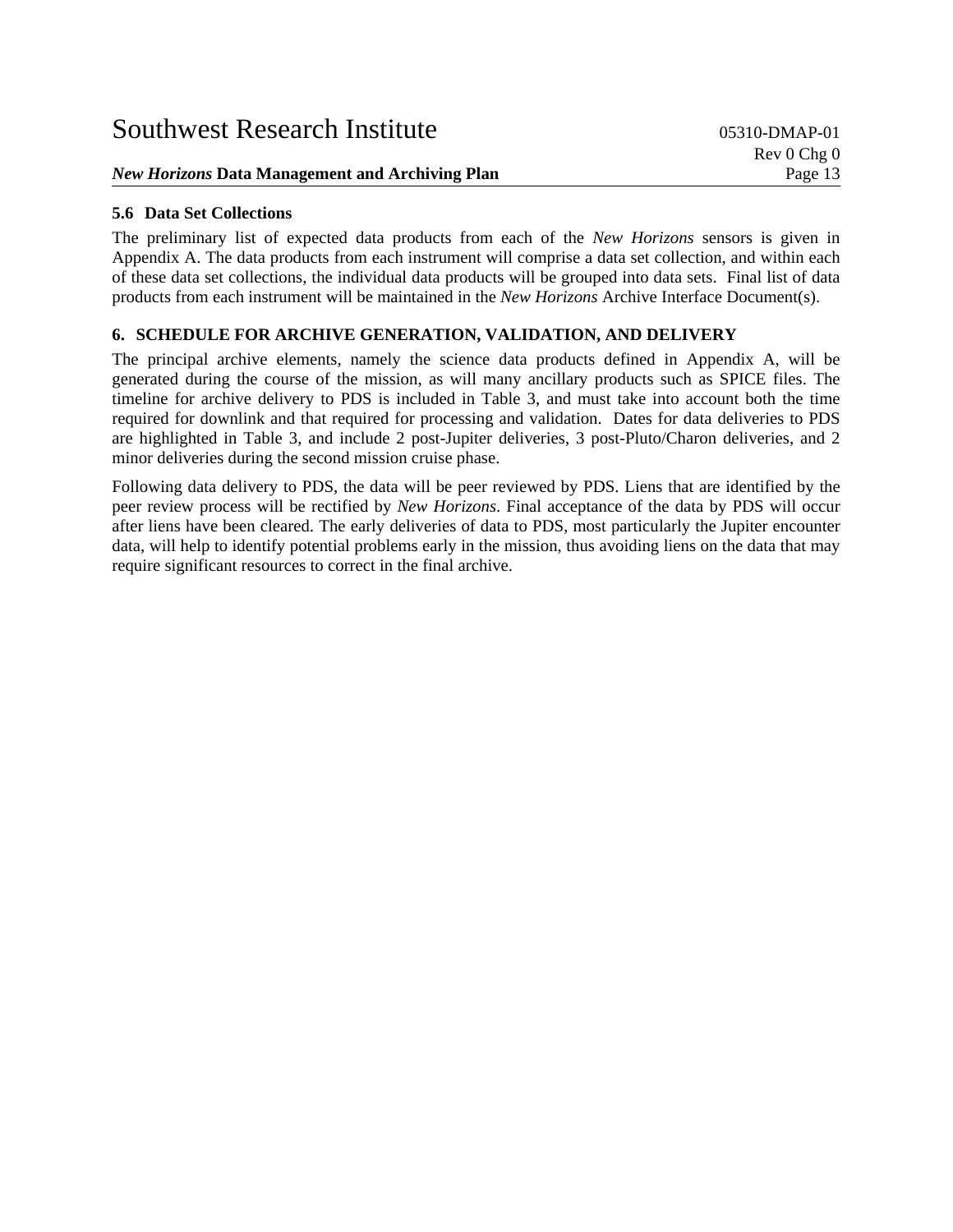#### *New Horizons* Data Management and Archiving Plan **Page 14** Page 14

#### **Table 3 Schedule of Key Mission Events and PDS Data Deliveries.**

| Event                                                                              | <b>Relative Time</b>   | <b>Nominal Date</b>  |
|------------------------------------------------------------------------------------|------------------------|----------------------|
| Launch $(L)$                                                                       |                        | 1/2006               |
| Cruise I                                                                           |                        | 2006 through<br>2007 |
| Jupiter Encounter                                                                  |                        | $2 - 3/2007$         |
| Jupiter Closest Approach (JCA)                                                     |                        |                      |
| End of Jupiter Downlink (EJD).                                                     | $JCA + 120$ Days       | 7/2007               |
| Cruise 1 instrument data                                                           |                        |                      |
| Jupiter Encounter data (all instruments)<br>$\bullet$                              |                        |                      |
| PDS Data Delivery (J1).                                                            | $EJD + 3$ Months       | 9/2007               |
| Cruise 1 instrument data, CODMAC Level 2                                           |                        |                      |
| Jupiter Encounter data (all instruments), CODMAC Level 2<br>$\bullet$              |                        |                      |
| PDS Data Delivery (J2).                                                            | $EJD + 12$ Months      | 5/2008               |
| Cruise 1 instrument data, archival CODMAC Level 3 (4) <sup>1</sup>                 |                        |                      |
| Jupiter Encounter data (all instruments), archival CODMAC Level 3 (4)<br>$\bullet$ |                        |                      |
| Jupiter Encounter data (all instruments), CODMAC Level 5<br>$\bullet$              |                        |                      |
| Cruise II                                                                          | JCA + 121 Days through |                      |
|                                                                                    | PCA Š 151 Days         |                      |
| Cruise II Checkout #1                                                              |                        | 2008                 |
| Cruise II Checkout #2                                                              |                        | 2009                 |
| Cruise II Checkout #3                                                              |                        | 2010                 |
| Cruise II Checkout #4                                                              |                        | 2011                 |
| End of Cruise II Downlink #1 (ECD1)                                                |                        |                      |
| PDS Data Delivery.                                                                 | $ECD1 + 6$ Months      |                      |
| Annual Checkout instrument data from Checkouts #1 through #4<br>$\bullet$          |                        |                      |
| Cruise II Checkout #5                                                              |                        | 2012                 |
| Cruise II Checkout #6                                                              |                        | 2013                 |
| Cruise II Checkout #7                                                              |                        | 2014                 |
| End of Cruise II Downlink #2 (ECD2)                                                |                        |                      |
| PDS Data Delivery.                                                                 | $ECD2 + 6$ Months      |                      |
| $\bullet$<br>Annual Checkout instrument data from Checkouts #5 through #8          |                        |                      |
| Pluto / Charon Encounter                                                           | PCA - 150 Days through | $2 - 8/2015$         |
|                                                                                    | $PCA + 14$ Days        |                      |
| Pluto Closest Approach (PCA)                                                       |                        | 7/2015               |
| End of Contingency Data Downlink (ECDD)                                            | $PCA + 1$ Day          | 7/2015               |
| End of Quick Look Data Downlink                                                    | $PCA + 10$ Days        | 7/2015               |
| End of Group 1 Data Downlink (EG1D)                                                | $PCA + 60$ Days        | 9/2015               |
| PDS Data Delivery (P1).                                                            | $PCA + 4$ Months       | 11/2015              |
| Contingency and Group 1 Š CODMAC Level 2<br>$\bullet$                              | $=$ EG1D + 2 Months    |                      |
| Groups 2 and 3 Š NONE<br>$\bullet$                                                 | $= ECDD + 4$ Months    |                      |
| End of Pluto / Charon Downlink (EPD)                                               | $PCA + 10$ Months      | 5/2016               |
|                                                                                    | $EPD + 12$ Months      |                      |
|                                                                                    | $=$ EG1D + 20 Months   |                      |
|                                                                                    | $= ECDD + 22$ Months   |                      |
| PDS Data Delivery (P2).                                                            | $EPD + 4$ Months       | 8/2016               |
| Contingency and Group 1 Š archival CODMAC Level 3 (4)<br>$\bullet$                 | $=$ EG1D + 12 Months   |                      |
| Groups 2 and 3 Š CODMAC Level 2                                                    | $=$ ECDD + 14 Months   |                      |
| PDS Data Delivery (P3).                                                            | $EPD + 12$ Months      | 3/2017               |
| Contingency and Group 1 Š CODMAC Level 5<br>$\bullet$                              | $=$ EG1D + 20 Months   |                      |
| Groups 2 and 3 Š archival CODMAC Level 3(4), CODMAC Level 5<br>$\bullet$           | $= ECDD + 22$ Months   |                      |
| THIS IS THE FINAL PDS DELIVERY FOR THE NOMINAL MISSION.                            |                        |                      |

<sup>1</sup> It is expected that calibrated instrument data will generally correspond to CODMAC Level 3. If a calibration algorithm requires irreversible transformation of the data, however, the resulting data products will correspond to CODMAC Level 4.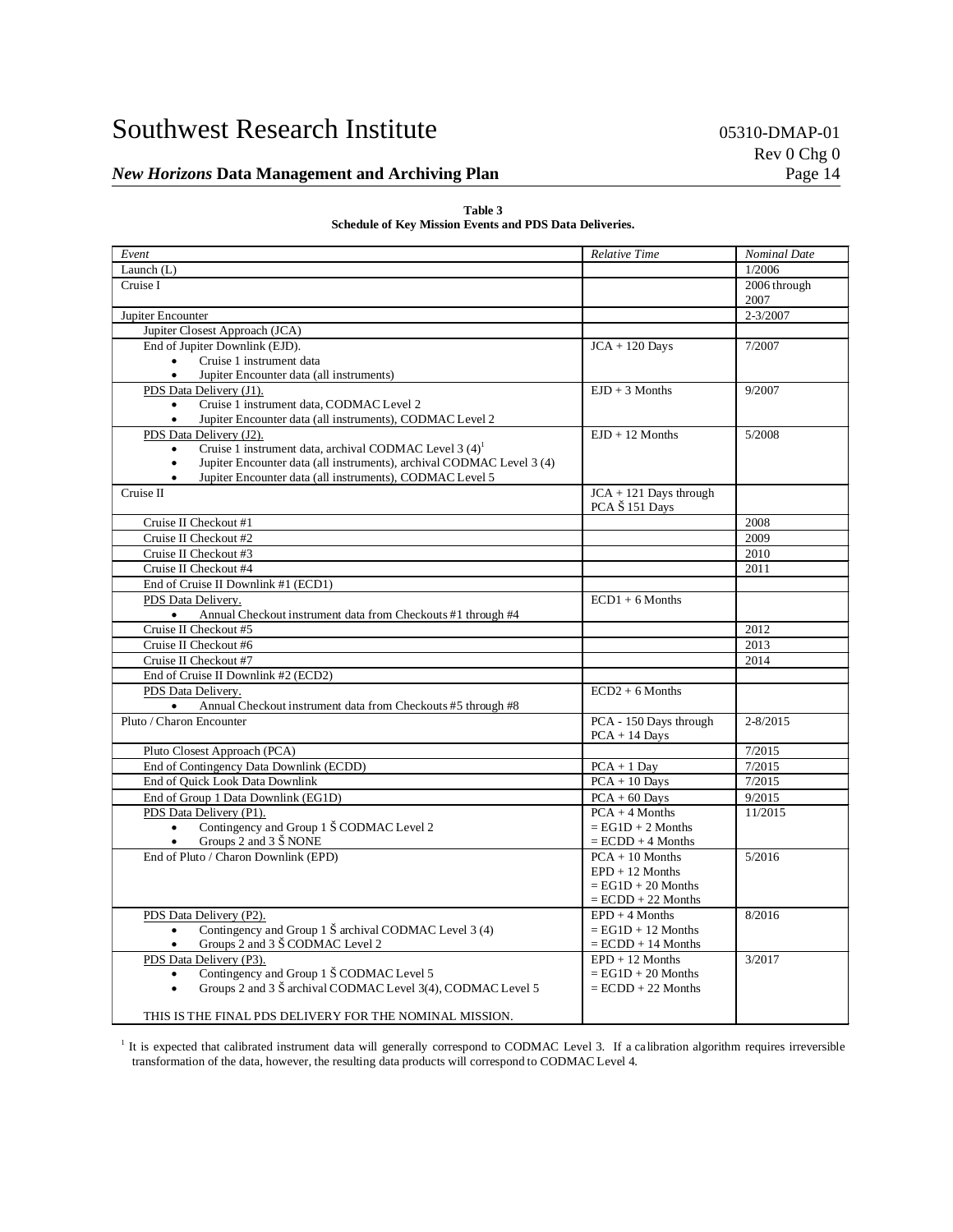# **7.** *NEW HORIZONS* **DATA RELEASE POLICY**

There are no proprietary data rights for the *New Horizons* mission. Selected uncalibrated (CODMAC Level 2) data, particularly image data, will be publicly released by the *New Horizons* project over the Internet in close to real time. The full *New Horizons* Project Data Policy is given in Appendix D.

Fully reduced, calibrated and corrected data products (CODMAC Level 3 or 4, and CODMAC Level 5) will be produced under the direction of the Instruments Teams and Science Theme Teams for delivery to PDS per the schedule given in Section 6. The PI and Science Theme Team Leaders are responsible for coordinating all *New Horizons* scientific investigations involving the use of calibrated data from their respective instruments and ensuring that all science data products are delivered in a timely fashion.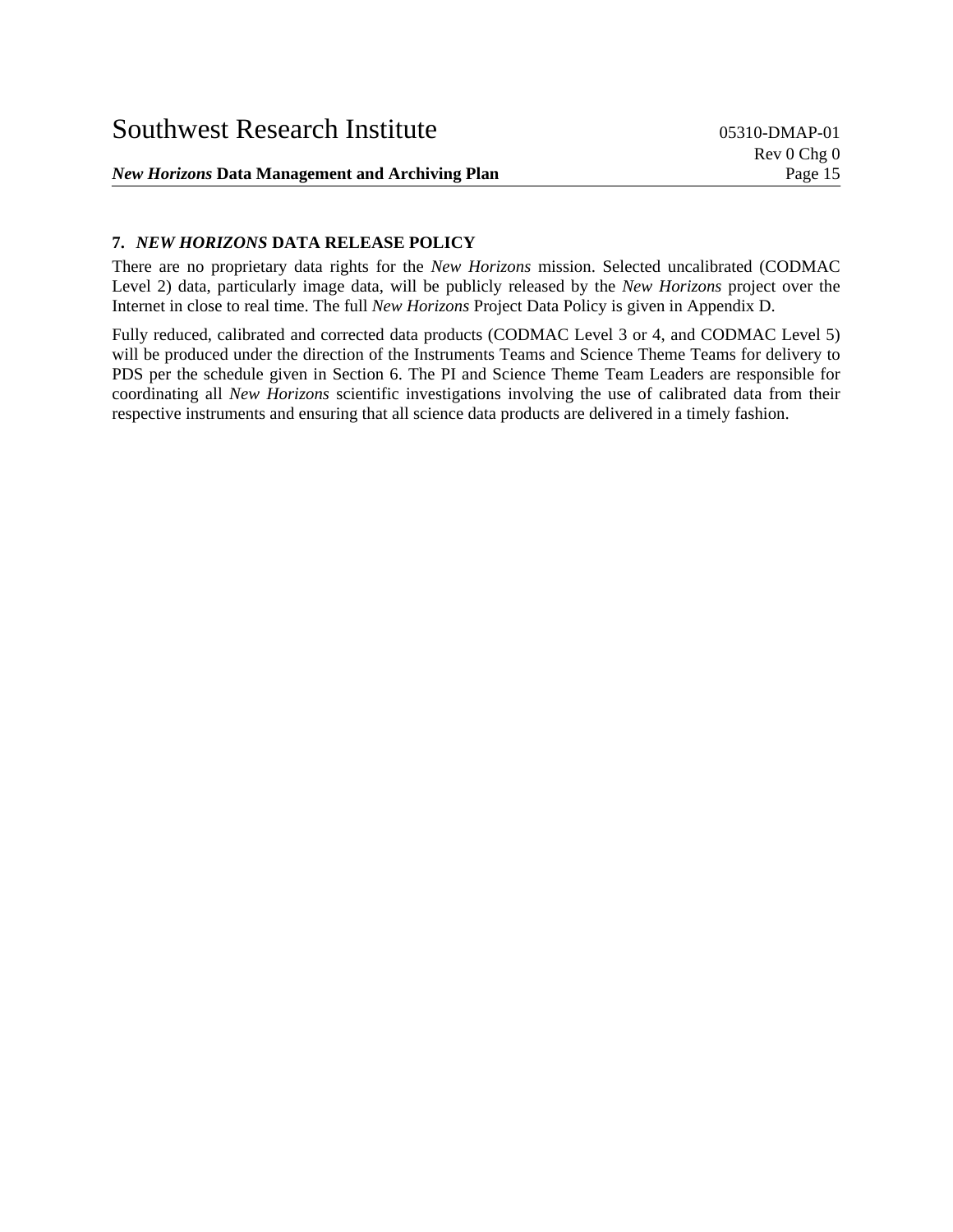*New Horizons* Data Management and Archiving Plan **Page 1966** Page A-1

# **Appendix A - EXAMPLE NEW HORIZONS SCIENCE DATA PRODUCTS**

Example data products proposed by the *New Horizons* Instrument and Science Theme Teams for archiving by the PDS.

#### **MVIC (RALPH)**

Validated raw images in PDS format with ancillary information. Complete pre-flight calibration files with documentation. Complete in-flight calibration files with documentation. Final calibration files, calibration algorithms, and optimum parameters. Image mosaics:

 Global monochromatic maps. Global color maps. Regional high-resolution maps. Composition (e.g., methane) maps.

Mission history file (an observing log, with names and objectives of sequences, anomalies). Support data:

 Updated pointing (all images). Improved rotational elements. Control point networks. Shape models. Grid overlays for selected images. Regional stereo maps (digital elevation models). Cloud & haze maps. Global digital image mosaic (basemap).

## **LEISA (RALPH)**

Validated raw spectral images, in PDS format, with ancillary information.

Complete pre-flight calibration files with documentation.

Complete in-flight calibration files with documentation.

Final calibration files, calibration algorithms, and optimum parameters.

Calibrated spectral image cubes, archived as sequences of individual spectral images.

Individual calibrated spectral images in PDS format with ancillary information.

Image mosaics.

Spectral maps.

Composition maps.

Surface temperature maps.

Mission history file (observing log).

#### **ALICE**

Validated raw spectra, in PDS format, with ancillary information.

Complete pre-flight calibration files with documentation.

Complete in-flight calibration files with documentation.

Final calibration files, calibration algorithms, and optimum parameters.

Individual calibrated airglow and occultation spectra in PDS format with ancillary information.

Wavelength-dependent solar and stellar atmospheric occultation profiles.

Upper atmospheric temperature and pressure profiles, composition profiles for selected species, and (if present) haze/cloud profiles.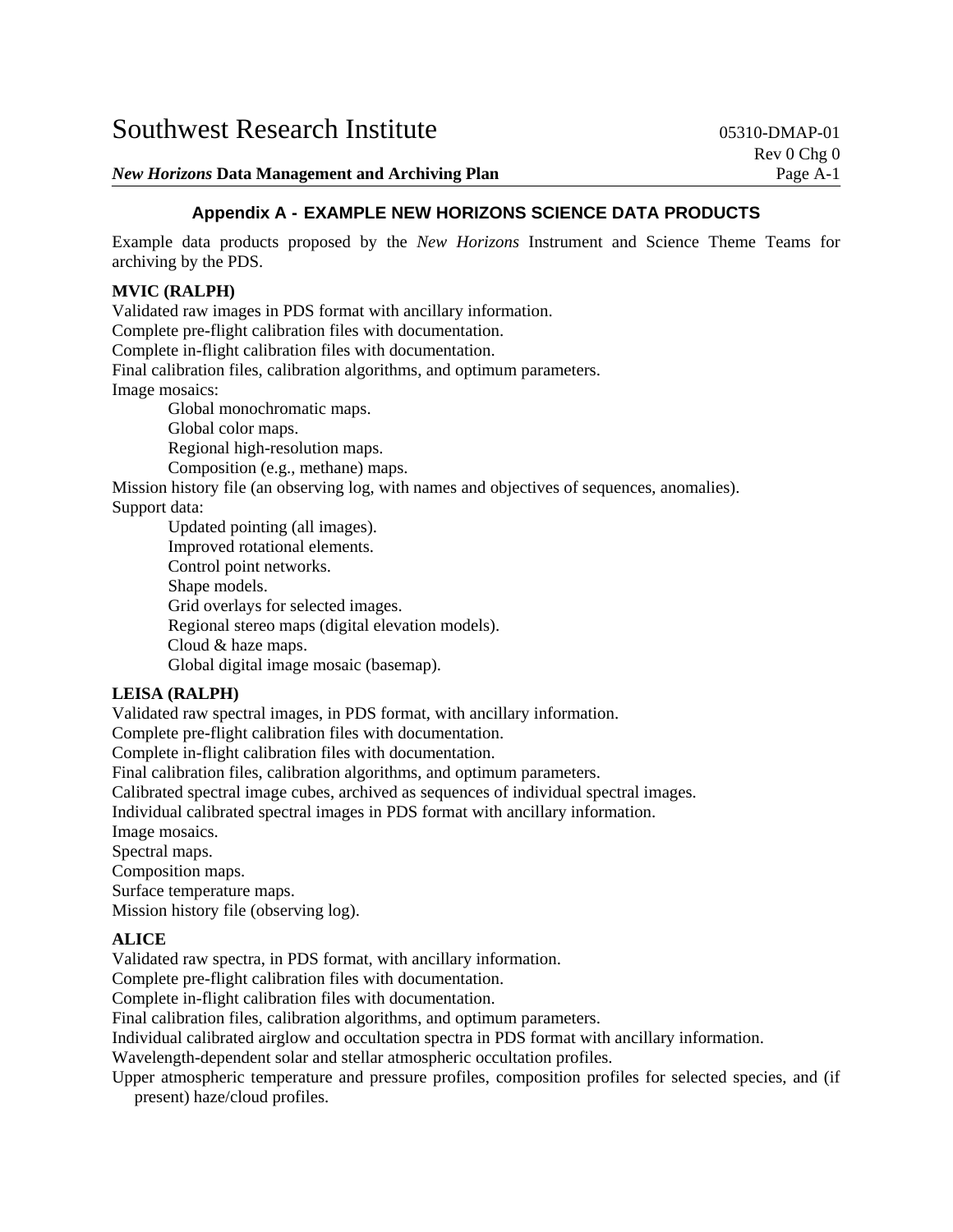## *New Horizons* Data Management and Archiving Plan **Page 1986** A-2

Mission history file (observing log).

## **REX**

Validated raw data in PDS format with ancillary information. Complete pre-flight calibration files with documentation. Complete in-flight calibration files with documentation. Final calibration files, calibration algorithms, and optimum parameters. Time series of receiver output voltage and intensities. Atmospheric refractivity profiles. Atmospheric temperature and pressure profiles. Radiometric tracking data (Doppler data). GM values and radii for target bodies. Surface temperatures from radiometry. Ionospheric profiles. Mission history file (observing log).

## **SWAP**

Validated raw data in PDS format with ancillary information. Complete pre-flight calibration files with documentation. Complete in-flight calibration files with documentation. Final calibration files, calibration algorithms, and optimum parameters. Time series of counts per channel with ancillary information. Time dependent particle intensities versus energy and direction. Solar wind density, velocity, and ion temperature along *New Horizons* trajectory. Mission history file (observing log).

# **PEPSSI**

Validated raw data in PDS format with ancillary information. Complete pre-flight calibration files with documentation. Complete in-flight calibration files with documentation. Final calibration files, calibration algorithms, and optimum parameters. Time series of counts per channel with ancillary information. Time dependent particle intensities versus energy and direction. Energetic particle composition along *New Horizons* trajectory. Energetic particle moments (pressure, energy density) along *New Horizons* trajectory. Mission history file (observing log).

# **LORRI**

Validated raw images in PDS format with ancillary information. Complete pre-flight calibration files with documentation. Complete in-flight calibration files with documentation. Final calibration files, calibration algorithms, and optimum parameters. Image mosaics: Global monochrome maps.

Regional high-resolution surface and cloud/haze maps.

Mission history file (an observing log, with names and objectives of sequences, anomalies). Support data:

Updated pointing (all images).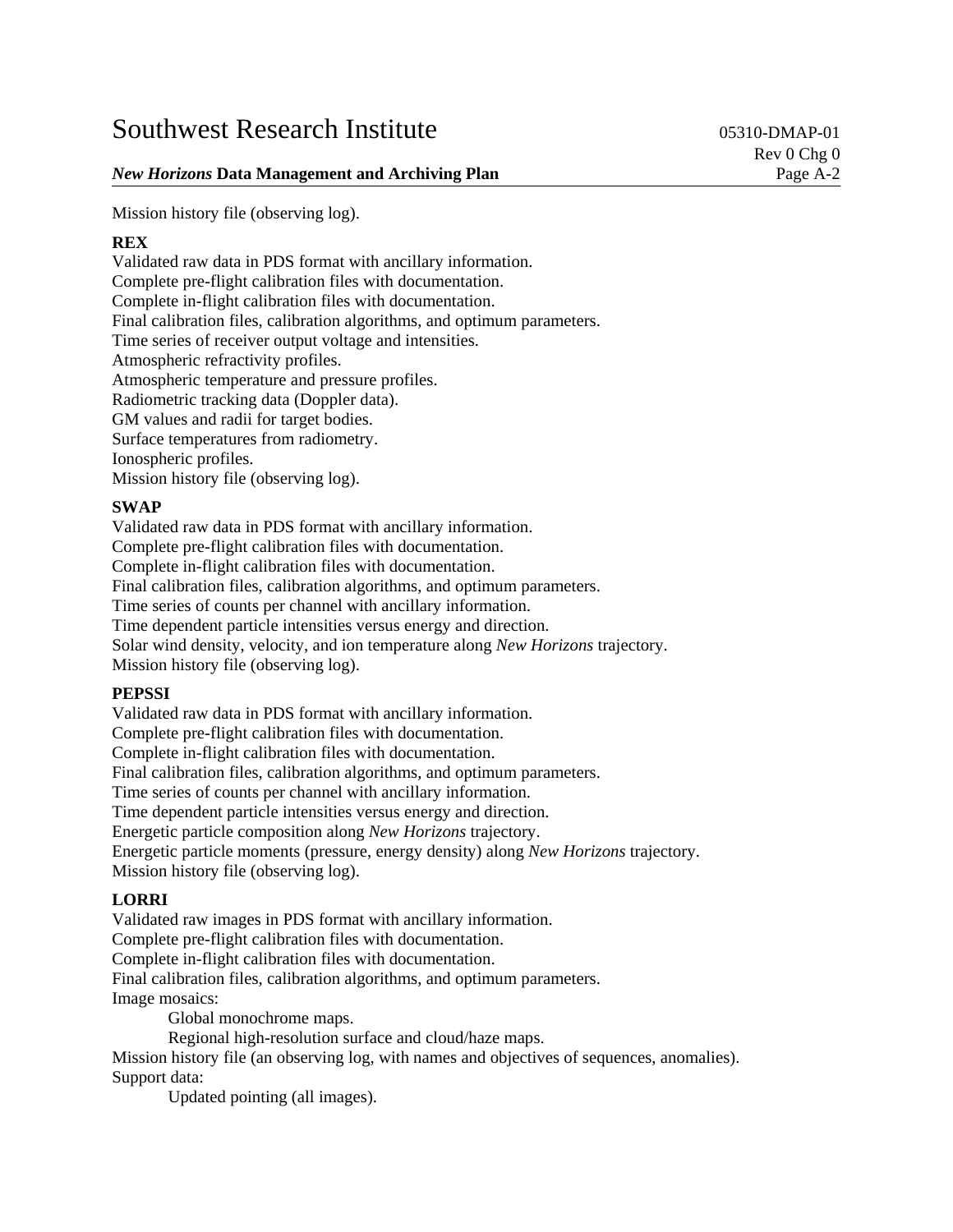### *New Horizons* Data Management and Archiving Plan **Page A-3** Page A-3

 Improved rotational elements. Control point networks. Shape models. Grid overlays for selected images. Regional stereo maps (digital elevation models). Global digital image mosaic (basemap).

**SDC** (An Education/Public instrument which will deliver an archive on a best-effort basis.) Validated raw data in PDS format with ancillary information. Complete pre-flight calibration files with documentation. Complete in-flight calibration files with documentation. Final calibration files, calibration algorithms, and optimum parameters. Time series of particle counts along the mission trajectory. Particle size distribution along the mission trajectory. Dust density profile across the entire mission. Mission history file (observing log).

## **SPICE**

SCLK Time calibration kernels. Predict navigation kernels. Predict spacecraft attitude kernels. After-the-fact navigation kernels. After-the-fact spacecraft attitude kernels. Frame kernels. Instrument kernels. Leapsecond kernel.

# **AUXILIARY ARCHIVE COMPONENTS**

Instrument and data set descriptions to be incorporated into templates according to PDS guidelines. Particles and fields context model vector maps.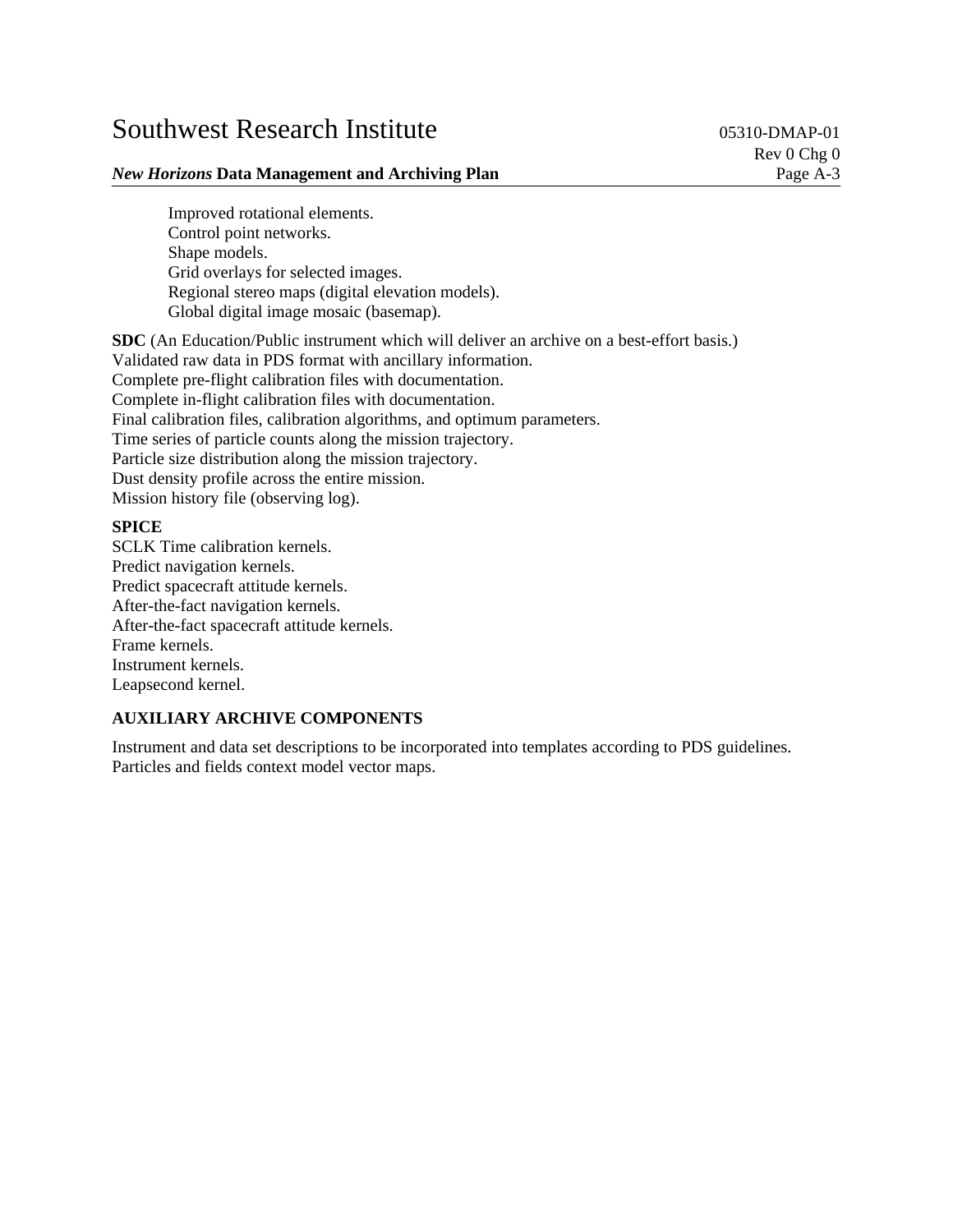# **Appendix B - GLOSSARY OF TERMS AND ACRONYMS**

### **TERMS**

| Catalog object            |  | A PDS-required file formally documenting the details of a                                                                                             |  |  |  |
|---------------------------|--|-------------------------------------------------------------------------------------------------------------------------------------------------------|--|--|--|
| Label                     |  | mission, spacecraft, instrument, or data set.<br>An attached or detached header which formally describes the<br>structure and content of a data file. |  |  |  |
| Lien                      |  | An action recommended by reviewers or PDS personnel to<br>correct the archive.                                                                        |  |  |  |
| Template                  |  | Same as a catalog object                                                                                                                              |  |  |  |
| Volume                    |  | A single CD-ROM or other volume of a storage medium.                                                                                                  |  |  |  |
| <b>NAMES AND ACRONYMS</b> |  |                                                                                                                                                       |  |  |  |
| Alice                     |  | The New Horizons ultraviolet mapping spectrometer.                                                                                                    |  |  |  |
| <b>AID</b>                |  | PDS Archive Interface Document.                                                                                                                       |  |  |  |
| <b>APL</b>                |  | Applied Physics Laboratory, at the Johns Hopkins University.                                                                                          |  |  |  |
| <b>ATM</b>                |  | Atmospheric Studies Team.                                                                                                                             |  |  |  |
| C&DH                      |  | Command and Data Handling system for the New Horizons<br>spacecraft.                                                                                  |  |  |  |
| <b>CCSDS</b>              |  | Consultative Committee for Space Data Systems.                                                                                                        |  |  |  |
| <b>CODMAC</b>             |  | Management<br>Committee<br>On<br><b>D</b> ata<br>And<br>Computation.                                                                                  |  |  |  |
|                           |  | CODMAC standard data level definitions are required for data                                                                                          |  |  |  |
|                           |  | products archived to the PDS.                                                                                                                         |  |  |  |
| <b>DPW</b>                |  | PDS Data Preparation Workbook.                                                                                                                        |  |  |  |
| <b>DSN</b>                |  | Deep Space Network.                                                                                                                                   |  |  |  |
| GGI                       |  | Geology and Geophysics Imaging team.                                                                                                                  |  |  |  |
| <b>GSE</b>                |  | Ground Support Equipment.                                                                                                                             |  |  |  |
| <b>JCA</b>                |  | Date of Jupiter closest approach.                                                                                                                     |  |  |  |
| JPL                       |  | Jet Propulsion Laboratory.                                                                                                                            |  |  |  |
| <b>KBO</b>                |  | Kuiper Belt Object.                                                                                                                                   |  |  |  |
| <b>LEISA</b>              |  | Linear Etalon Imaging Spectral Array.<br>This is the IR                                                                                               |  |  |  |
|                           |  | wavelength detector of the Ralph instrument.                                                                                                          |  |  |  |
| <b>LORRI</b>              |  | Long Range Reconnaissance Imager. The New Horizons long                                                                                               |  |  |  |
|                           |  | focal length imager.                                                                                                                                  |  |  |  |
| <b>MOC</b>                |  | <b>Mission Operations Center</b>                                                                                                                      |  |  |  |
| <b>MVIC</b>               |  | Multispectral Visible Imaging Camera.<br>This is the visible                                                                                          |  |  |  |
|                           |  | wavelength detector of the Ralph instrument.                                                                                                          |  |  |  |
| <b>NAIF</b>               |  | Navigation and Ancillary Information Facility, a node of PDS.                                                                                         |  |  |  |
| <b>NASCOM</b>             |  | <b>NASA Communications.</b>                                                                                                                           |  |  |  |
| <b>NEAR</b>               |  | Near Earth Asteroid Rendezvous.                                                                                                                       |  |  |  |
| NH Level                  |  | New Horizons Level. Indicates use of the mission legacy data                                                                                          |  |  |  |
|                           |  | level definitions.                                                                                                                                    |  |  |  |
| <b>NSSDC</b>              |  | National Space Science Data Center.                                                                                                                   |  |  |  |
| P&P                       |  | Particles and Plasmas team.                                                                                                                           |  |  |  |
| <b>PCA</b>                |  | Date of Pluto closest approach.                                                                                                                       |  |  |  |
| <b>PDS</b>                |  | The Planetary Data System.                                                                                                                            |  |  |  |
|                           |  |                                                                                                                                                       |  |  |  |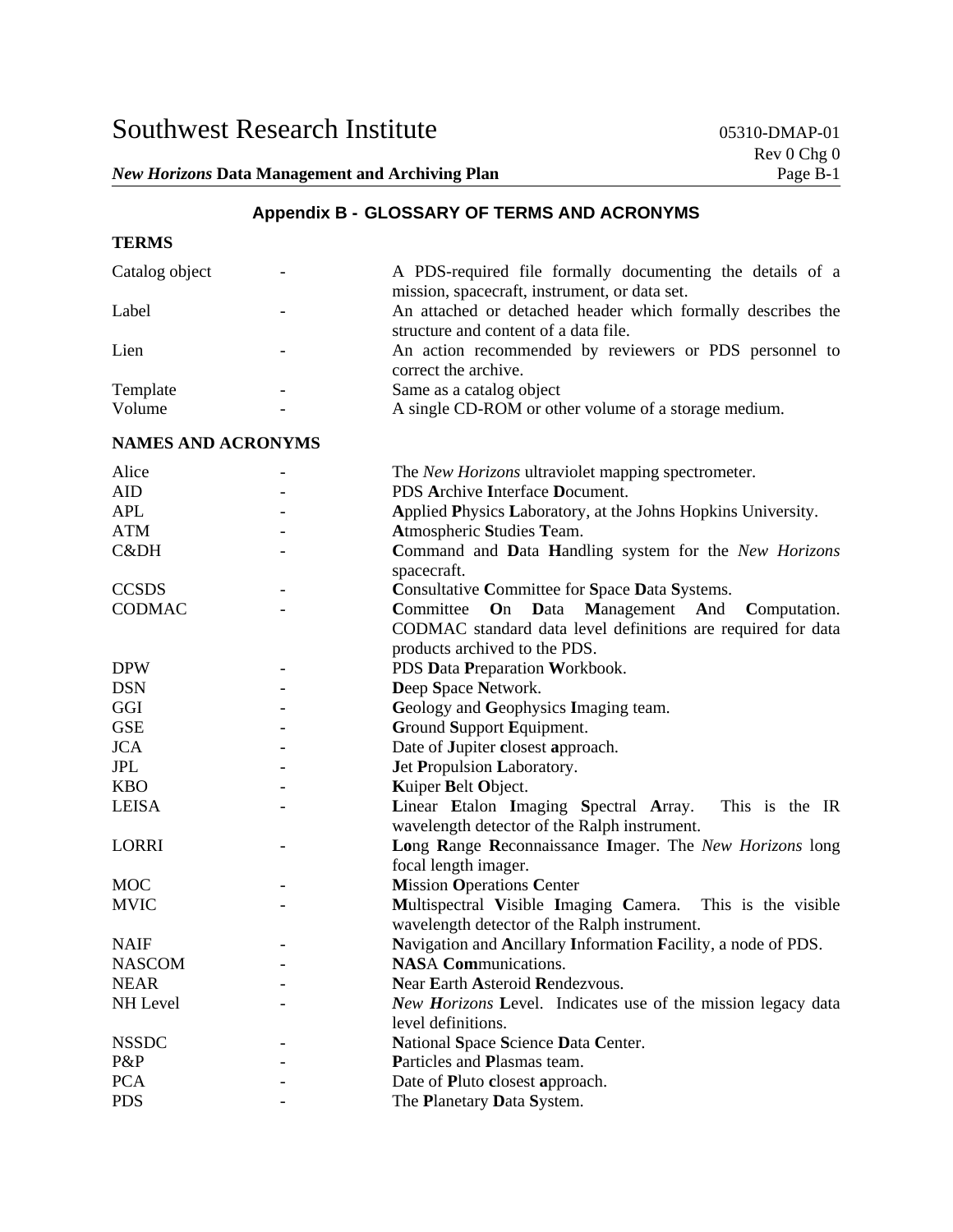*New Horizons* Data Management and Archiving Plan

| <b>PEPSSI</b> | Pluto Energetic Particle Spectrometer Science Investigation. A<br>medium energy particle spectrometer.                                                                                          |
|---------------|-------------------------------------------------------------------------------------------------------------------------------------------------------------------------------------------------|
| <b>PPI</b>    | Planetary Plasma Interactions, a discipline node of the PDS.                                                                                                                                    |
| Ralph         | The combined instrument consisting of the MVIC and LEISA<br>detectors along with their common electronics, housing, optical<br>elements, radiator, thermal control system, and mounting flexure |
| <b>REX</b>    | system.<br>The Radio Science Experiment, a New Horizons experiment                                                                                                                              |
|               | package.                                                                                                                                                                                        |
| <b>SBN</b>    | <b>Small Bodies Node. The PDS lead node for New Horizons.</b>                                                                                                                                   |
| <b>SCM</b>    | <b>Surface Composition Mapping team.</b>                                                                                                                                                        |
| <b>SDC</b>    | Student Dust Counter. The interplanetary dust distribution<br>mapping instrument.                                                                                                               |
| <b>SOC</b>    | Science Operations Center.                                                                                                                                                                      |
| <b>SPICE</b>  | Spacecraft, Planet, Instrument, C-matrix, Events. The NAIF<br>ancillary data system (navigation and geometry).                                                                                  |
| <b>SR</b>     | The PDS Standards Reference.                                                                                                                                                                    |
| <b>STT</b>    | Science Theme Team.                                                                                                                                                                             |
| <b>SWAP</b>   | Solar Wind Around Pluto. The New Horizons solar wind and<br>low energy plasma instrument.                                                                                                       |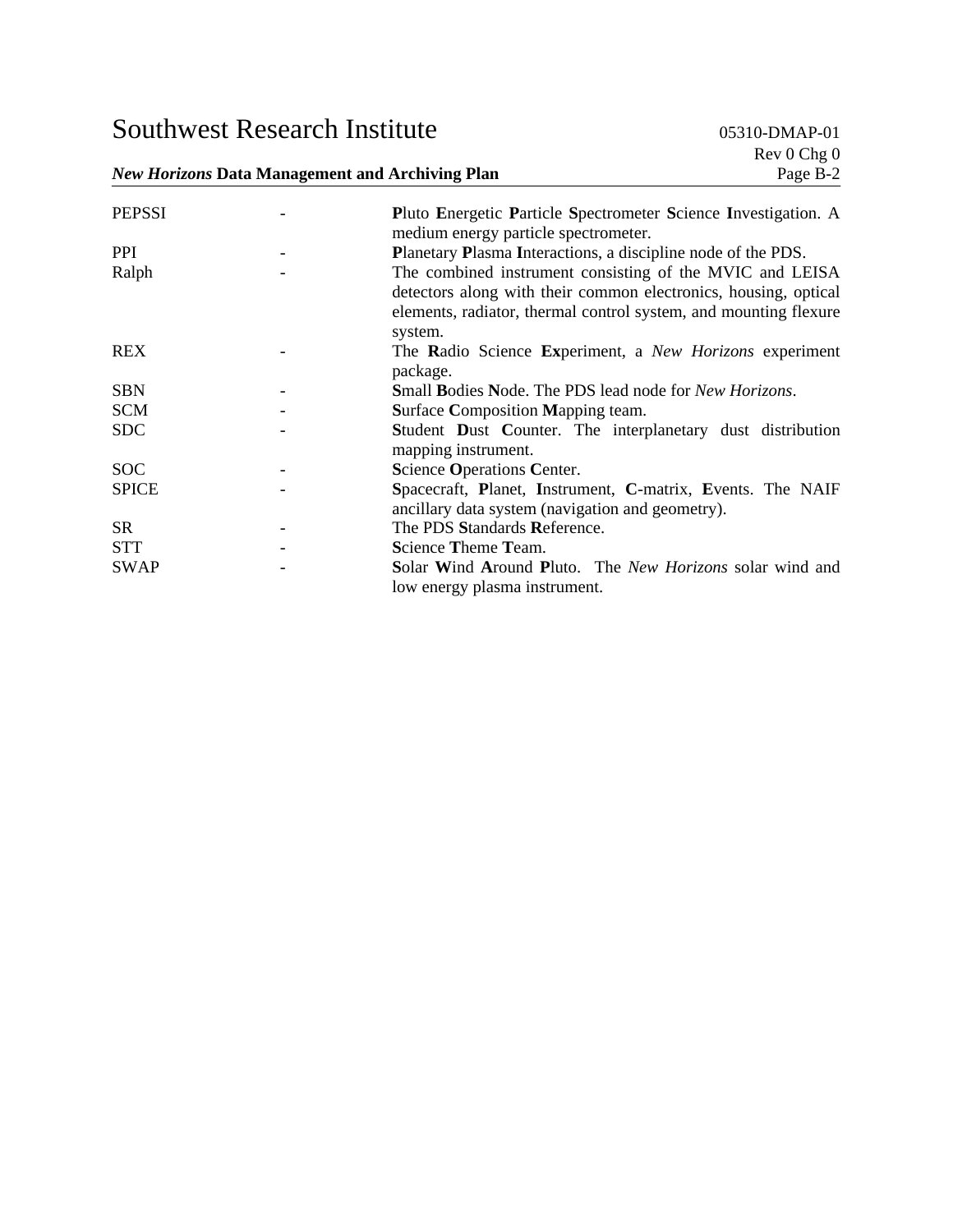# *New Horizons* Data Management and Archiving Plan

# **Appendix C - NEW HORIZONS AND CODMAC DATA LEVEL DEFINITIONS1**

| <b>NH</b><br>(Legacy) | <b>CODMAC</b>  | Description                                                                                                                                                                                                                                                                                                                                                                               |
|-----------------------|----------------|-------------------------------------------------------------------------------------------------------------------------------------------------------------------------------------------------------------------------------------------------------------------------------------------------------------------------------------------------------------------------------------------|
| $\boldsymbol{0}$      | 1              | The raw telemetry data as received at the ground receiving station or ground<br>test GSE, organized by contacts or ground test.                                                                                                                                                                                                                                                           |
| 0a                    |                | The telemetry data as produced by the C&DH system on the spacecraft and<br>passed to the telemetry subsystem. NASCOM headers and trailers have been<br>separated. NH Level 0a contains transfer frame packets organized by contacts<br>or ground tests.                                                                                                                                   |
| 0 <sub>b</sub>        |                | The transfer frame packets plus radiometric tracking data, all organized by<br>contacts or ground test.                                                                                                                                                                                                                                                                                   |
| 1                     |                | NH Level 0b data that have been cleaned and merged, time ordered, and in<br>packet format. Cleaned and merged means that duplicate data have been<br>deleted, missing packets are padded out, and the data are organized by days.<br>The actual format of these data is the same as NH Level 0b. This is the level<br>that should be passed to the instrument GSE's for their processing. |
| 1a                    |                | The NH Level 1 data that have been separated by instrument.                                                                                                                                                                                                                                                                                                                               |
| 1 <sub>b</sub>        | $\overline{2}$ | Fully decommutated raw data. The NH Level 1a data that have been sorted by<br>instrument data types and instrument modes. Data are in scientifically useful<br>form, e.g. as images or individual spectra. These data are still uncalibrated.                                                                                                                                             |
| $\overline{2}$        | 3<br>(4)       | Provisional and archival calibrated data. NH Level 1b with calibration and<br>corrections applied to yield data in scientific units.<br>Note: The data at this level will generally correspond to CODMAC Level 3. If<br>a calibration algorithm involves irreversible transformations of the data,<br>however, the data products will correspond to CODMAC Level 4.                       |
| 3                     | 5              | Derived data products. Higher level derived data products developed for<br>specific scientific investigations.                                                                                                                                                                                                                                                                            |

1 CODMAC data levels for PDS archives are defined in the *Planetary Data System Standards Reference* (JPL D-7669, Part 2), p. 6-6 (version of August 1, 2003).